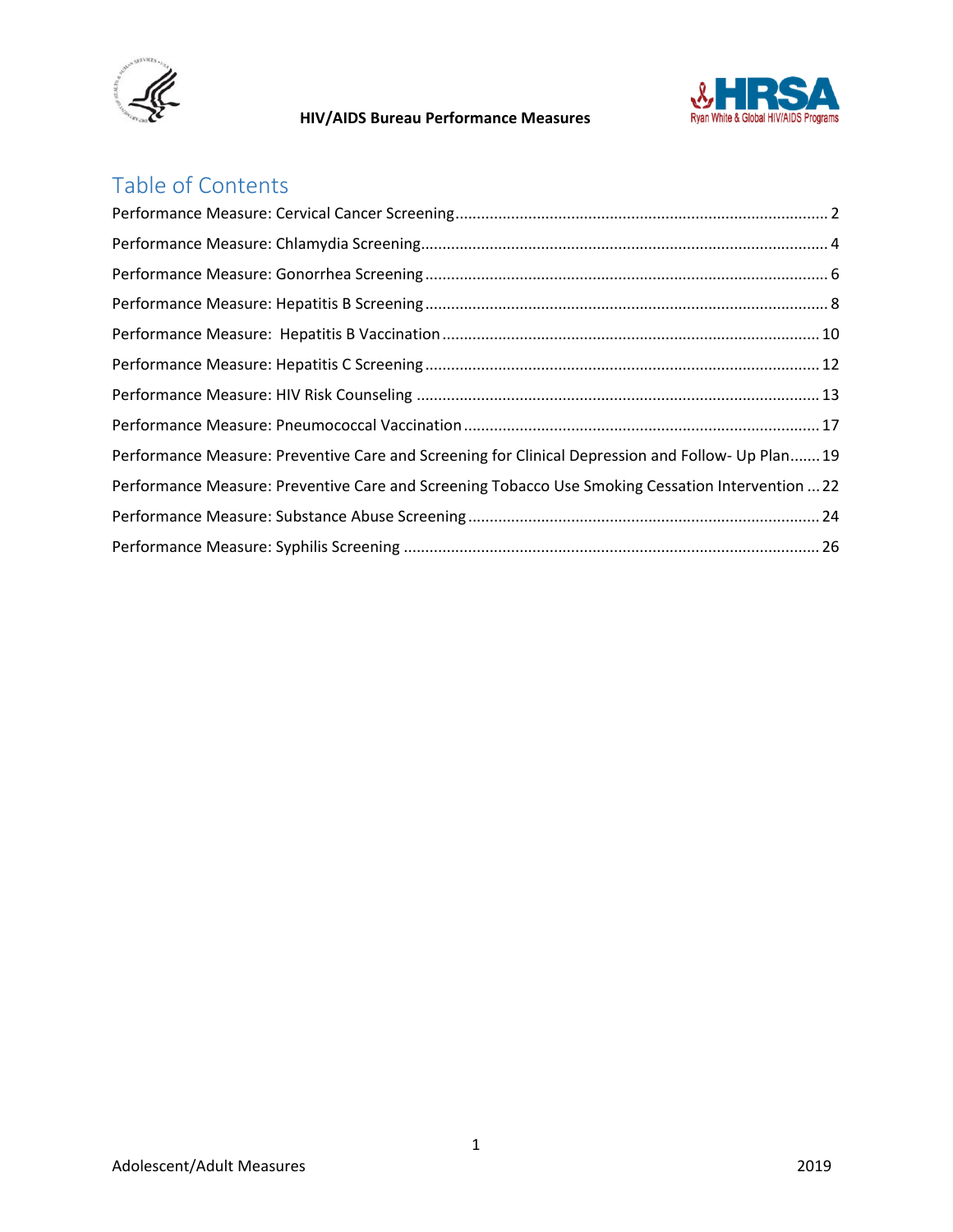



<span id="page-1-0"></span>**Performance Measure: Cervical Cancer Screening National Quality Forum #: 0032**

**Description:** Percentage of female patients with a diagnosis of HIV who were screened for cervical cancer in the last three years

**Numerator:** Number of patients in the denominator who were screened for cervical cancer in the last three years

## **Denominator:**

Number of female patients with a diagnosis if HIV who:

• Had at least one medical visit with a provider with prescribing privileges

And

• Were > 21 years old in the measurement year  $1$ 

**Patient Exclusions:** Patients who had a hysterectomy for non-dysplasia /non-malignant indications

**Data Elements:** Does the patient have a diagnosis of HIV? (Y/N)

a. If yes, is the patient female? (Y/N)

i. If yes, did the patient have at least one medical visit with a provider with prescribing privileges in the measurement year? (Y/N)

> 1. If yes, is the patient > 21 years old in the measurement year? (Y/N)

> > a. If yes, was a cervical cytology (Pap test) performed in the measurement year or the two years prior to the measurement year?

#### **Comparison Data:** None

#### **U.S. Department of Health & Human Services Guidelines:**

"HIV-Infected Women Aged <30 Years: The Pap test is the primary mode for cervical cancer screening for HIV-infected women <30 years. Screening for these women should commence within 1 year of the onset of sexual activity regardless of mode of HIV transmission (e.g. sexual activity, perinatal exposure) but no later than 21 years old. HIV-infected women 21-29 years old should have a Pap test at

the time of initial diagnosis with HIV. Provided the initial Pap test for young (or newly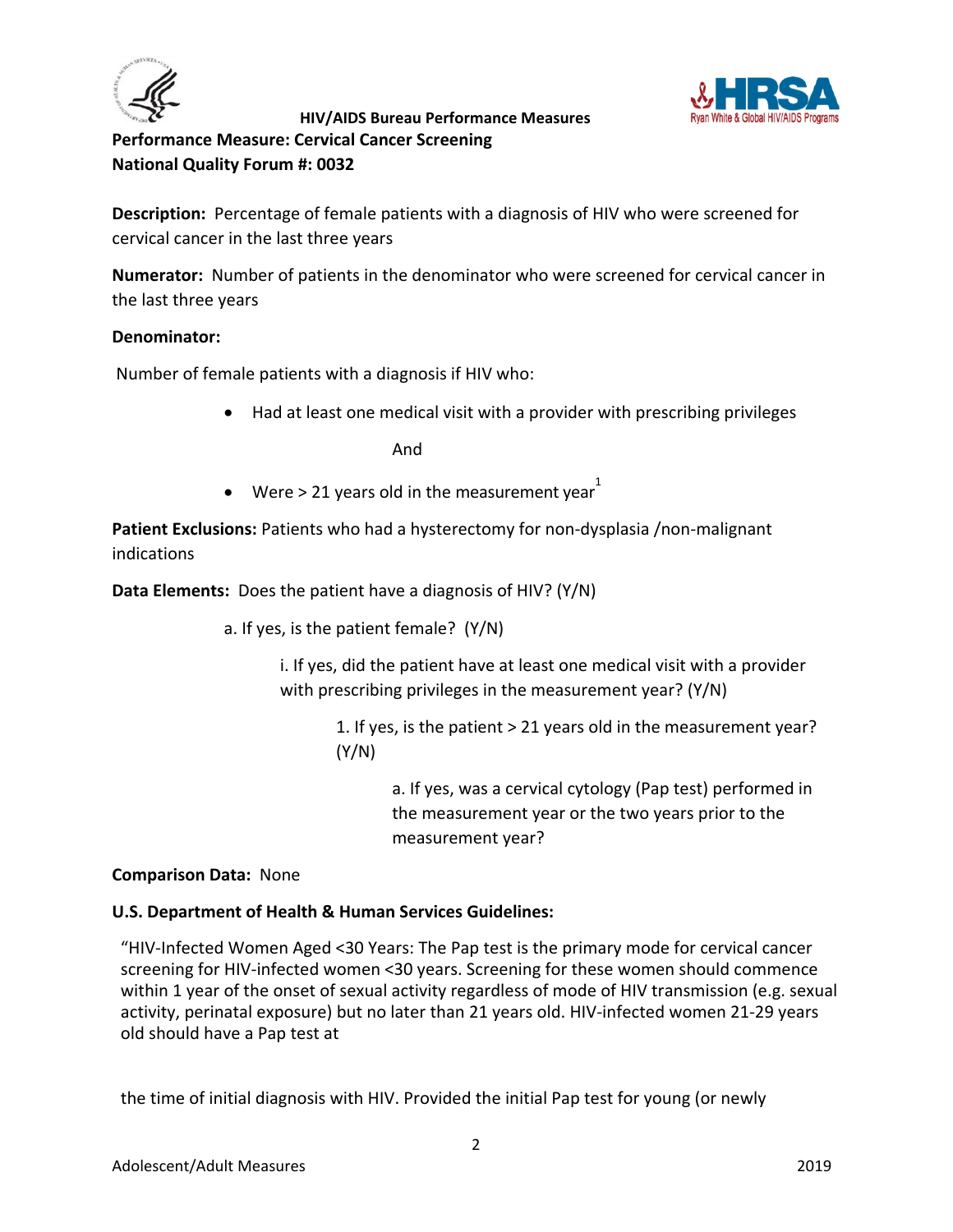



diagnosed) HIV-infected women is normal, the next Pap test should be in 12 months (BII). Some experts recommend a Pap test at 6 months after the baseline test (CIII). If the results of the 3 consecutive Pap test are normal, follow up Pap test should be every 3 years (BII). Cotesting (Pap test and HPV test) is not recommended for HIV-infected women <30 years of age. The Pap test is the primary mode for cervical cancer screening for women with HIV infection <30yeras of age. Screening for the women should commence within 1 year of the onset of sexual activity regardless of mode of HIV transmission (e.g., sexual activity, perinatal exposure) but no later than age 21 years. Women with HIV infection ages 21 to 29 years should have to a Pap test at the time of initial diagnosis with HIV. Provided the initial Pap test for a young (or newly diagnosed) woman with HIV infection is normal, the next Pap test should be in 12 months (BII). Some experts recommended a Pap test at 6 months after the baseline test (CIII). If the results of the 3 consecutive pap tests are normal, follow-up Pap tests should be every 3 years (BII). Co-testing (Pap test and HPV test) is not recommended for women with HIV infection <30 years of age. Women with HIV infection aged ≥ 30 years should continue throughout a woman's lifetime (and not, as in the general population, end at 65 years of age). Either Pap testing only, or Pap testing and HPV co-testing is acceptable screening."2

#### **Use in Other Federal Programs:**

Meaningful Use Stage 2 (EHR Incentive Program) - Eligible Professionals and Physician Quality Reporting System (PQRS)

#### **References/ Notes:**

1 A measurement year is any consecutive 12-month period of time.

2 Panel on Opportunistic Infections in HIV-Infected Adults and Adolescents. [Guidelines](https://aidsinfo.nih.gov/contentfiles/lvguidelines/adult_oi.pdf)  [for the prevention and treatment of opportunistic infections in HIV-infected adults and](https://aidsinfo.nih.gov/contentfiles/lvguidelines/adult_oi.pdf)  [adolescents: recommendations from the Centers of Disease Control and Prevention, the](https://aidsinfo.nih.gov/contentfiles/lvguidelines/adult_oi.pdf)  [National Institutes of Health, and the HIV Medicine Association of the Infectious](https://aidsinfo.nih.gov/contentfiles/lvguidelines/adult_oi.pdf)  [Diseases Society of America.](https://aidsinfo.nih.gov/contentfiles/lvguidelines/adult_oi.pdf) Section P-2 to P-5. Accessed January 3, 2019.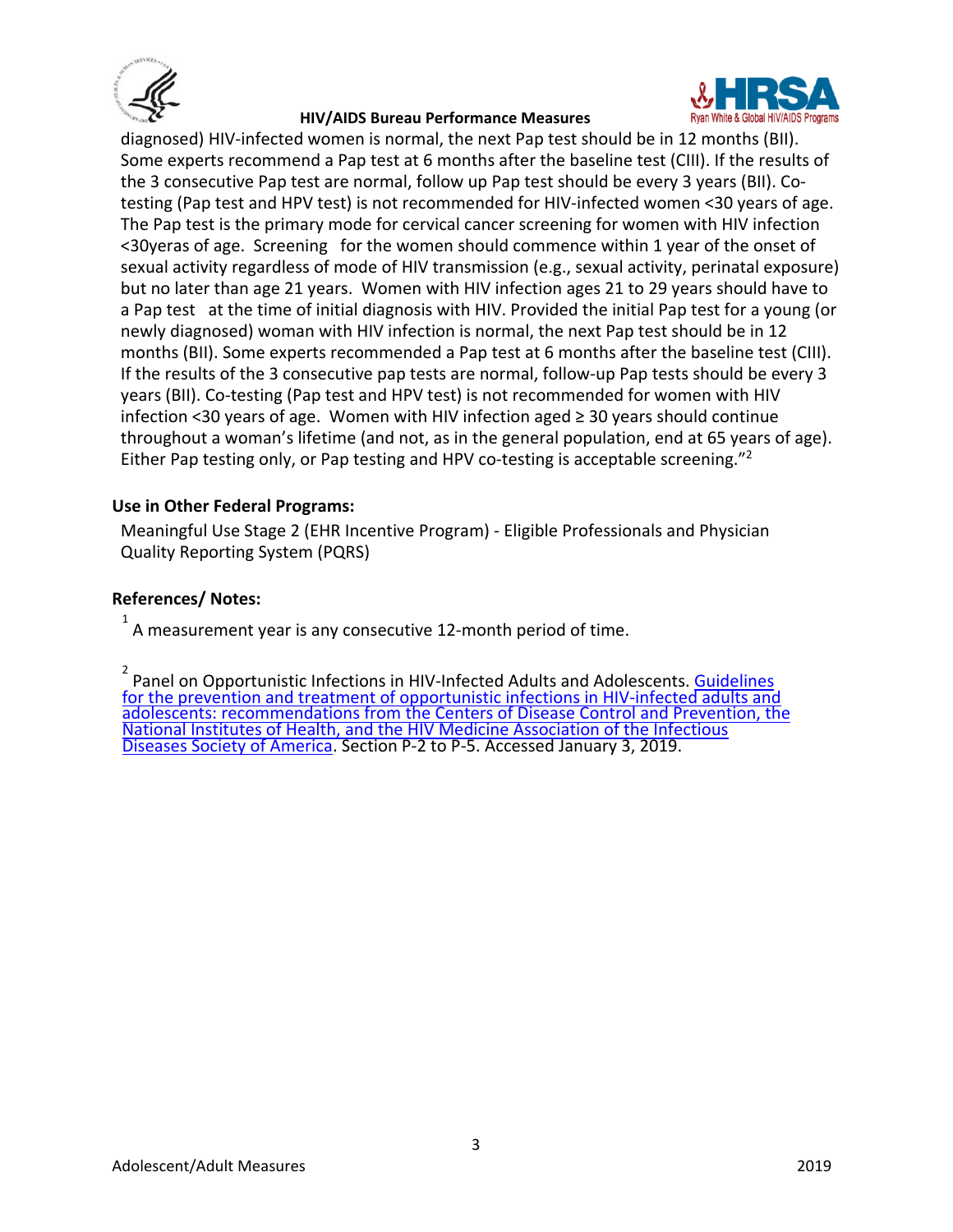



<span id="page-3-0"></span>**Performance Measure: Chlamydia Screening**

**National Quality Forum #: None**

**Description:** Percentage of patients<sup>1</sup> with a diagnosis of HIV at risk for sexually transmitted infections (STI) who had a test for chlamydia within the measurement year

**Numerator:** Number of patients with a diagnosis of HIV who had a test for chlamydia

**Denominator:** Number of patients with a diagnosis of HIV who:

● Were either: a) newly enrolled in care; b) sexually active; or c) had a STI within the last 12 months,

**And And And** 

 $\bullet$  Had a medical visit with a provider with prescribing privileges<sup>2</sup> at least once in the measurement year

**Patient Exclusions:** Patients who were < 18 years old<sup>3</sup> and denied a history of sexual activity

## **Data Elements:**

- 1. Does the patient have a diagnosis of HIV? (Y/N)
	- a. If yes, is the patient new to care, sexually active or had a STI within the last 12 months? (Y/N)
		- i. If yes, was the patient tested for chlamydia during the measurement year? (Y/N)

\*\*\*Consider analyzing data for disparities among youth, men who have sex with men, and uninsured patients.

**Comparison Data:** None Available at this time

## **U.S. Department of Health & Human Services Guidelines:**

"Annual screening of all sexually active women aged ≤25 years is recommended, as is screening of older women with risk factors (e.g., those who have a new sex partner or multiple sex partners).

"Routine laboratory screening for common STDs is indicated for all sexually active MSM. The following screening tests should be performed at least annually for sexually active MSM…

• A test for rectal infection with *N. gonorrhoeae* and *C. trachomatis* in men who have had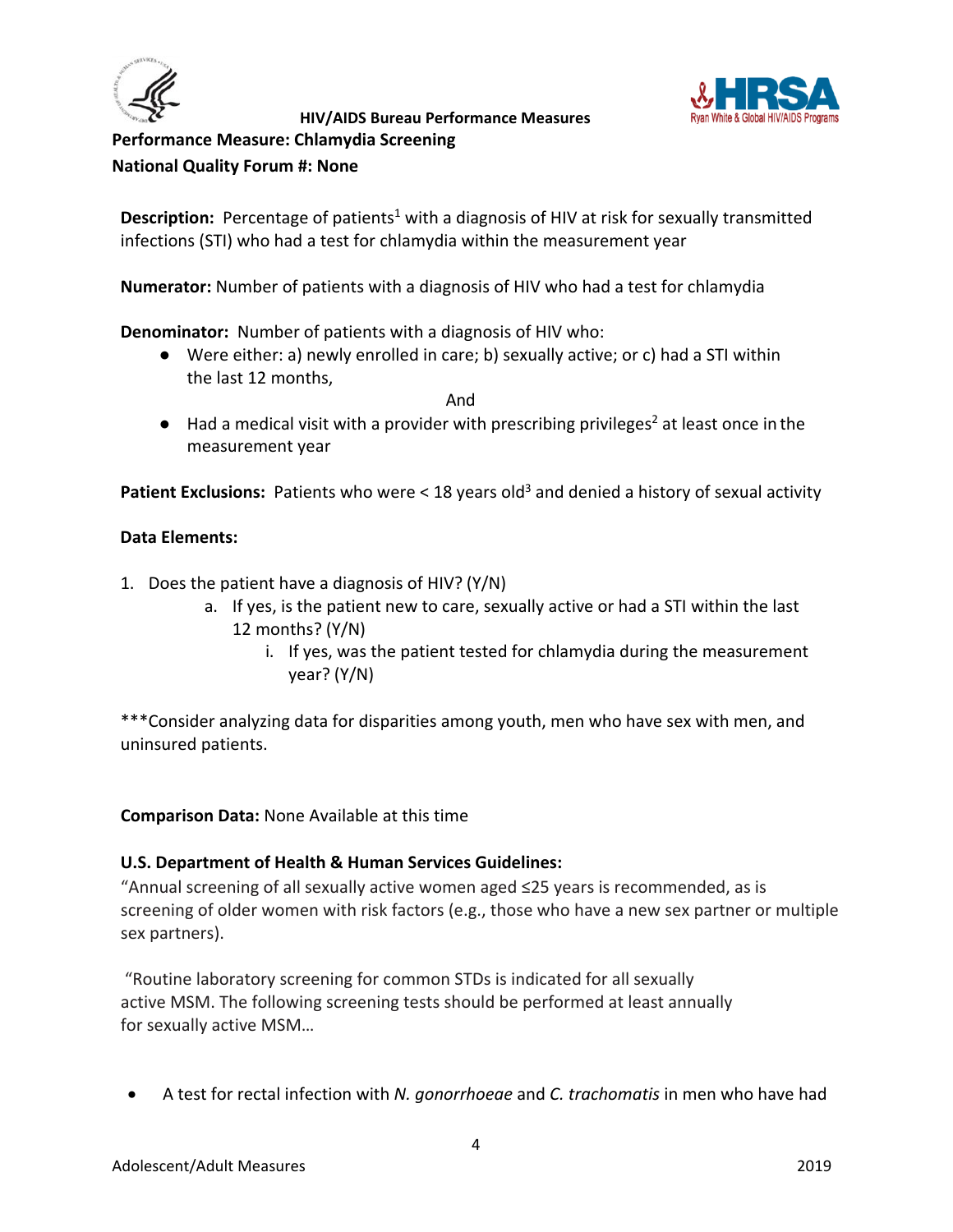



receptive anal intercourse during the preceding year (NAAT of a rectal swab is the preferred approach);and

• A test for pharyngeal infection with *N. gonorrhoeae* in men who have had receptive oral intercourse during the preceding year (NAAT is the preferred approach). Testing for *C. trachomatis* pharyngeal infection is not recommended."4

#### **Use in Other Federal Programs:**

[Chlamydia Screening for Women](https://ecqi.healthit.gov/ecqm/measures/cms153v7) has a chlamydia measure (number 0033). However, it includes only women 16-24 years old. Set (Measure CMS153v7)

## **References/ Notes:**

<sup>1</sup> "Clients" includes all clients aged 13 years and older.

 $2A$  "provider with prescribing privileges" is a health care professional who is certified in their jurisdiction to prescribe medications.

<sup>3</sup> Onset of sexual activity is not reliably reported or recorded. The lower age bracket of 18 years is selected for performance measurement purposes only and should not be interpreted as a recommendation about the age at which screening should begin to occur.

4 [Centers for Disease Control and Prevention.](https://www.cdc.gov/std/tg2015/)

MMWR 2015; 64(No. RR- 3). Accessed June 6, 2019. Available online.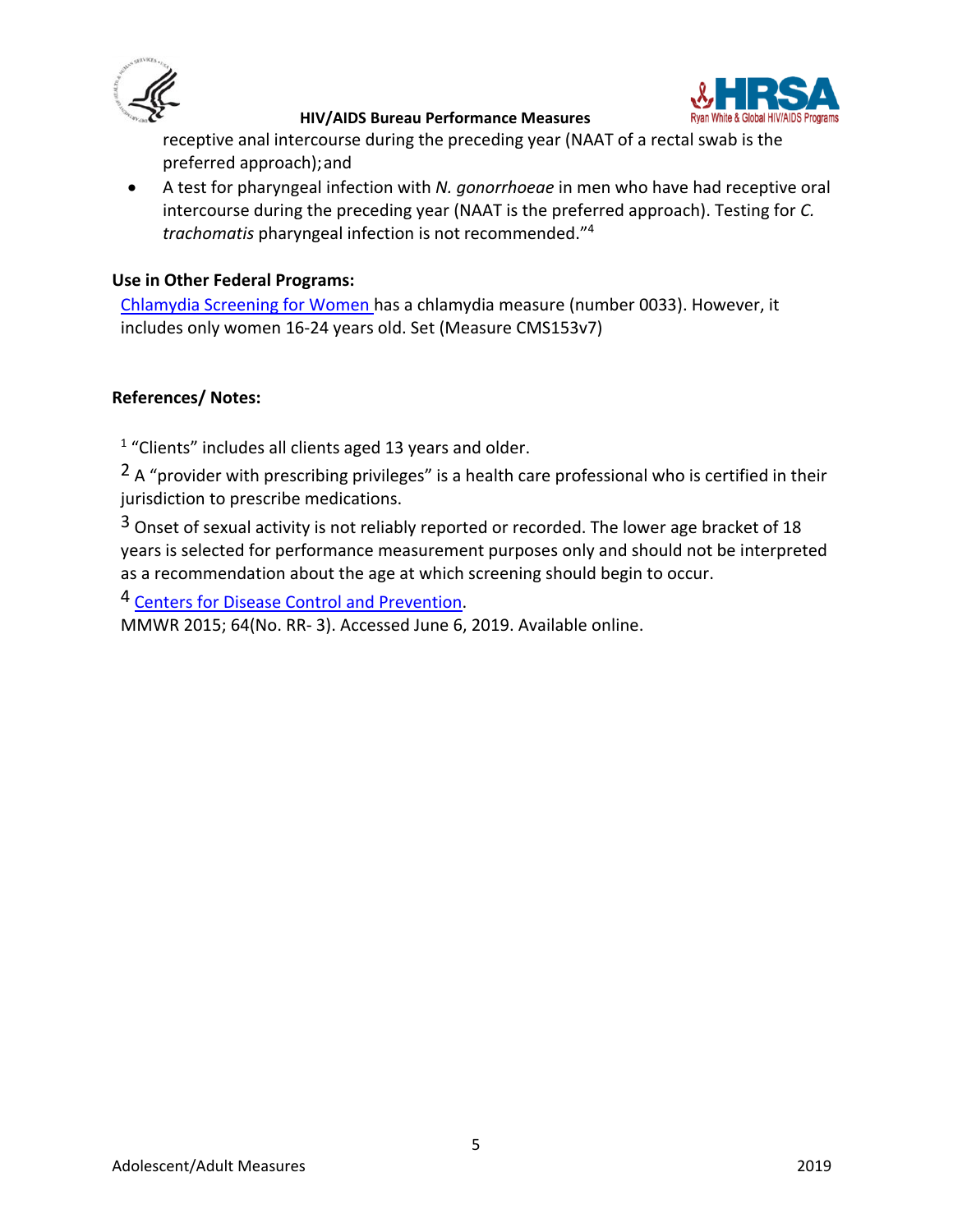



## <span id="page-5-0"></span>**Performance Measure: Gonorrhea Screening National Quality Forum #: None**

**Description:** Percentage of patients<sup>1</sup> with a diagnosis of HIV at risk for sexually transmitted infections (STIs) who had a test for gonorrhea within the measurement year

**Numerator:** Number of patients with a diagnosis of HIV who had a test for gonorrhea

## **Denominator:**

Number of patients with a diagnosis of HIV who:

● Were either: a) newly enrolled in care; b) sexually active; or c) had a STI within the last 12 months;

And

 $\bullet$  Had a medical visit with a provider with prescribing privileges<sup>2</sup> at least once in the measurement year

**Patient Exclusions:** Patients who were  $\leq$  18 years old<sup>3</sup> and denied a history of sexual activity

## **Data Elements:**

- 1. Does the patient have a diagnosis of HIV? (Y/N)
	- a. If yes, is the patient new to care, sexually active or had a STI within the last 12 months? (Y/N)
		- i. If yes, was the patient tested for gonorrhea during the measurement year? (Y/N)

\*\*\*Consider analyzing data for disparities among youth, men who have sex with men, and uninsured patients.

**Comparison Data:** None Available at this time

## **U.S. Department of Health & Human Services Guidelines:**

"Routine screening for *N. gonorrhoeae* in all sexually active women at risk for infection is recommended annually.

"Routine laboratory screening for common STDs is indicated for all sexually active MSM. The following screening tests should be performed at least annually for sexually active MSM…

• A test for urethral infection with *N. gonorrhoeae* and *C. trachomatis* in men who have had insertive intercourse during the preceding year; testing of the urine using nucleic acid amplification testing (NAAT) is the preferred approach;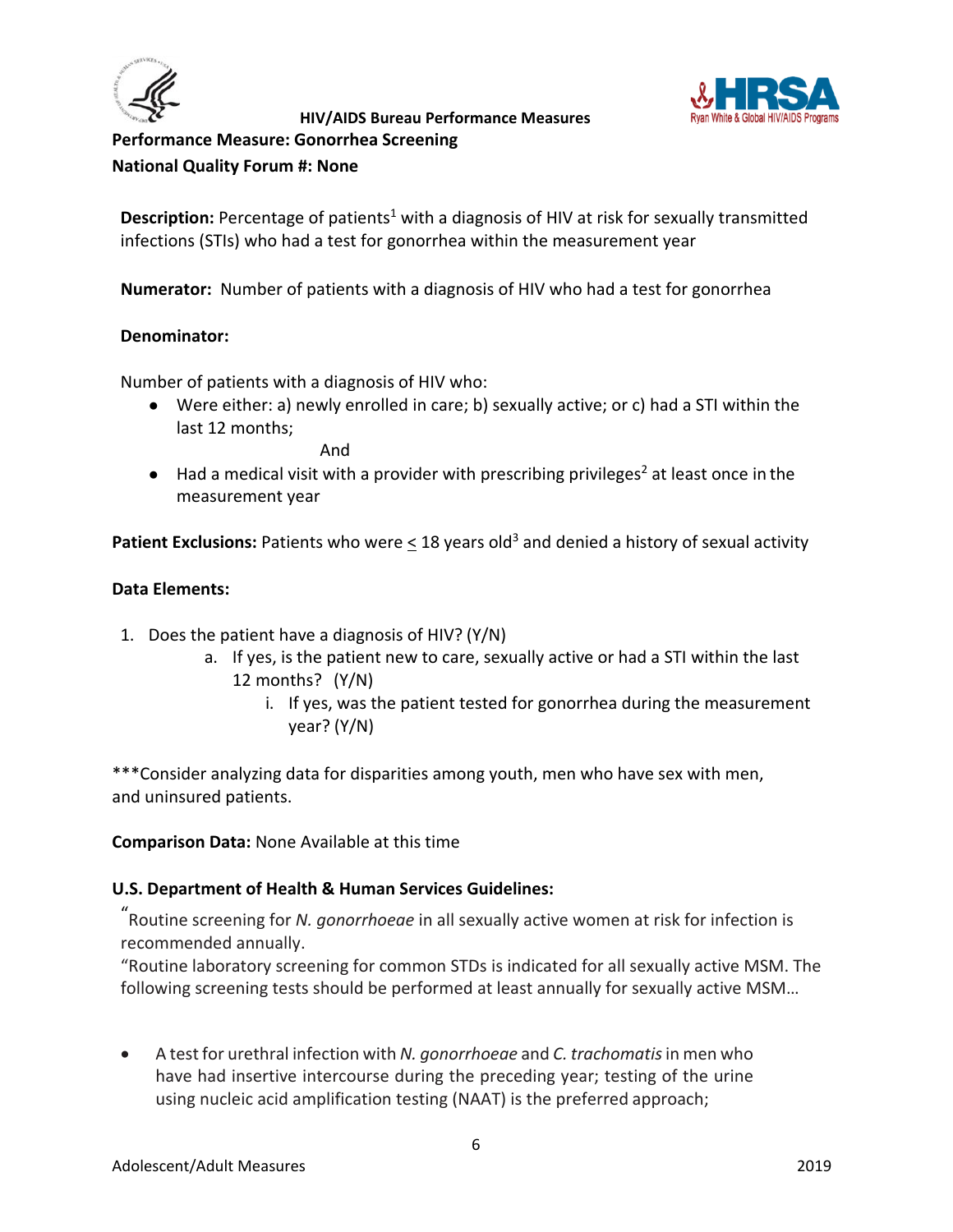



- A test for rectal infection with *N. gonorrhoeae* and *C. trachomatis* in men who have had receptive anal intercourse during the preceding year (NAAT of a rectal swab is the preferred approach);and
- A test for pharyngeal infection with *N. gonorrhoeae* in men who have had receptive oral intercourse during the preceding year (NAAT is the preferred approach). Testing for *C. trachomatis* pharyngeal infection is not recommended."4

## **Use in Other Federal Programs:** None

## **References:**

 $1$  "Clients" includes all clients aged 13 years and older.

 $2A$  "provider with prescribing privileges" is a health care professional who is certified in their jurisdiction to prescribe medications.

<sup>3</sup> Onset of sexual activity is not reliably reported or recorded. The lower age bracket of 18 years is selected for performance measurement purposes only and should not be interpreted as a recommendation about the age at which screening should begin to occur.<br><sup>4</sup> Centers for Disease Control and Prevention. MMWR 2015; 64 (No. RR- 3). Accessed

June 6, 2019.

7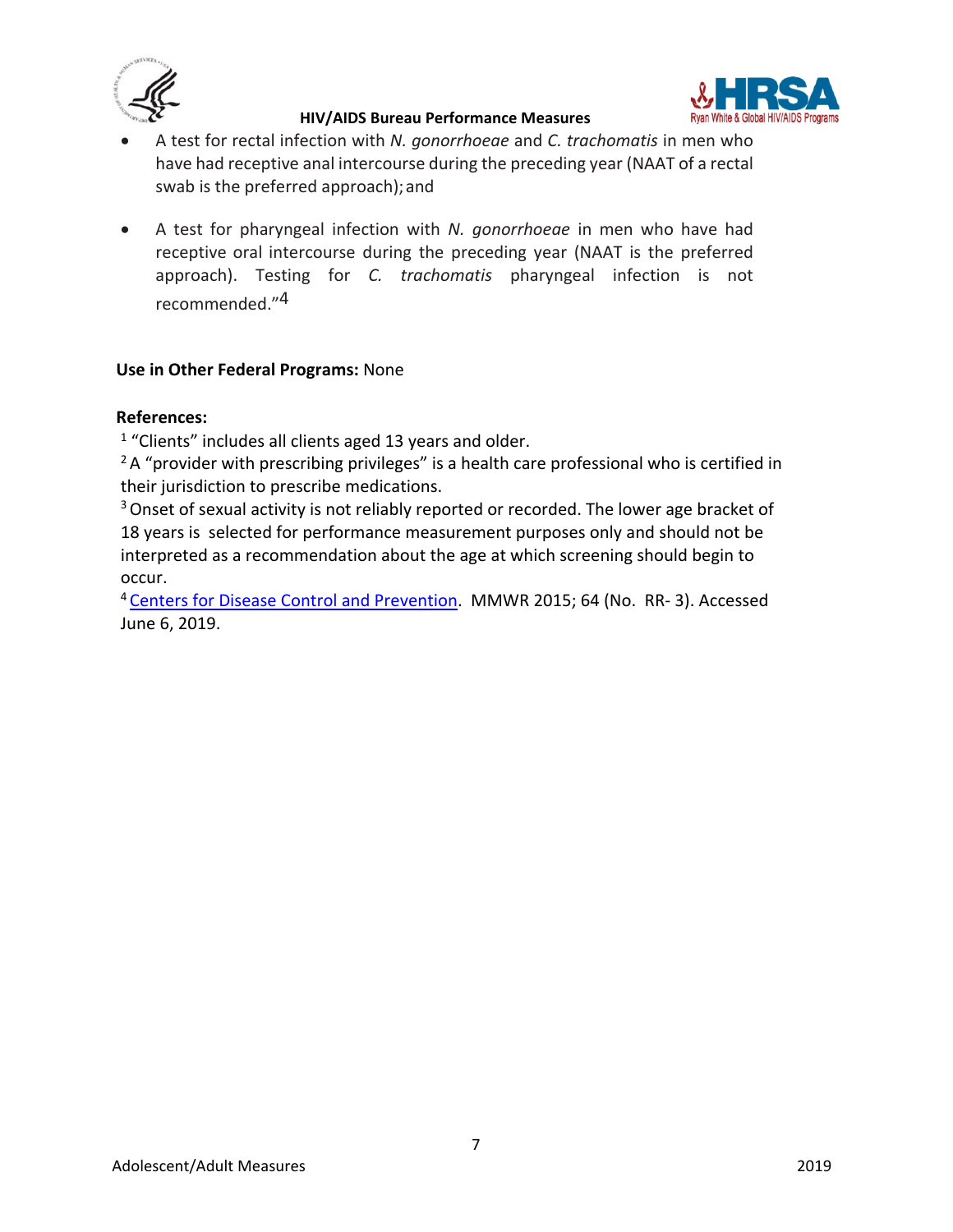



<span id="page-7-0"></span>**Performance Measure: Hepatitis B Screening National Quality Forum #: None**

**Description:** Percentage of patients, regardless of age, for whom Hepatitis B screening<sup>1</sup> was performed at least once since the diagnosis of HIV/AIDS or for whom there is documented infection<sup>2</sup> or immunity<sup>3</sup>

**Numerator:** Number of patients for whom Hepatitis B screening was performed at least once since the diagnosis of HIV or for whom there is documented infection<sup>2</sup> or immunity<sup>3</sup>

#### **Patient Exclusions:** None

#### **Data Elements:**

- 1. Does the patient, regardless of age, have a diagnosis of HIV? (Y/N)
	- a. If yes, did the patient have at least two medical visits during the measurement year, with at least 60 days in between each visit?(Y/N)
		- i. If yes, is there evidence of documented Hepatitis B infection<sup>2</sup> or immunity<sup>3</sup> in the patient medical record? ( $Y/N$ )
			- 1. If no, was Hepatitis B screening performed at least once since diagnosis of HIV infection? (Y/N) a. If yes, list date

**Comparison Data:** None available at this time.

**U.S. Department of Health & Human Services Guidelines:** 

**"All patients with HIV infection should be screened for Hepatitis B, and screening should include HBsAg, anti-HBs and anti-HBc. In acute infection, HBsAg can be detected 4 weeks(range 1-9 weeks) after exposure and anti-immunoglobulin M is usually detectable at the onset of symptoms"4**

**Use in Other Federal Programs:** None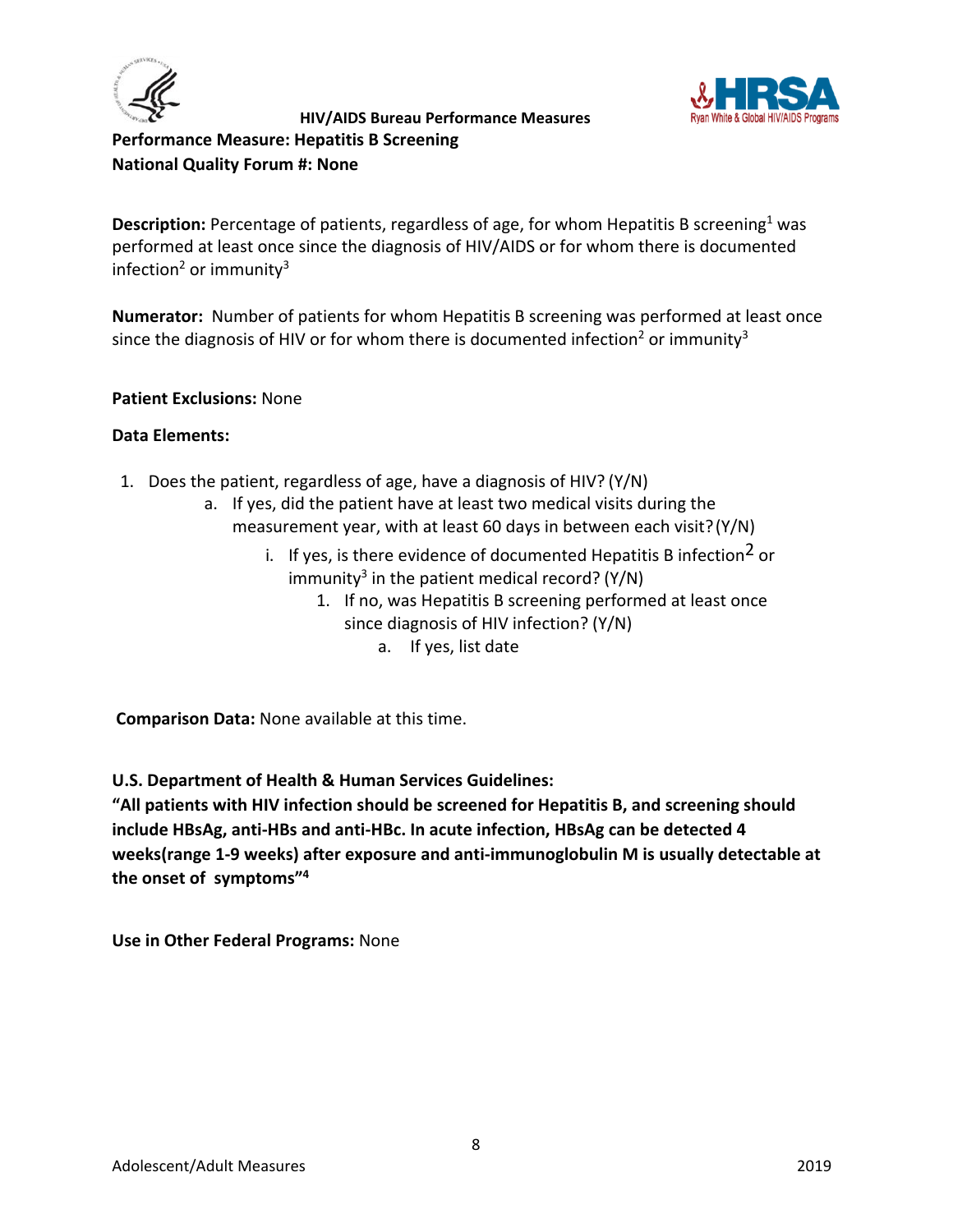

**References/Notes:** 

 **HIV/AIDS Bureau Performance Measures** 



 $1$  Screening can be completed in two ways: 1) Test for Hepatitis B surface antibody (anti-HBs) and if negative, proceed to Hepatitis B surface antigen (HBsAg) and Hepatitis B core antibody total (anti-HBc); or 2) complete all three tests as once.

 $2$  Documented infection includes any patient with active or chronic Hepatitis B infection (see chart below)

3 Documented immunity includes patients immune to Hepatitis B due to natural infection or Hepatitis B vaccination (see chart below). The following table provides interpretations for Hepatitis B serologic markers available at: [Hepatitis B](https://www.cdc.gov/hepatitis/HBV/HBVfaq.htm)  [Questions and Answers for Health Professionals](https://www.cdc.gov/hepatitis/HBV/HBVfaq.htm)

<sup>4</sup> Panel on Opportunistic Infections in HIV- Infected Adults and Adolescents. Guidelines [for the prevention and treatment of opportunistic infections in HIV-infected adults and](https://aidsinfo.nih.gov/contentfiles/lvguidelines/adult_oi.pdf)  [adolescents: recommendations from the Centers from Disease Control](https://aidsinfo.nih.gov/contentfiles/lvguidelines/adult_oi.pdf) and Prevention, [the National Institutes of Health and the HIV Medicine Association of the Infectious](https://aidsinfo.nih.gov/contentfiles/lvguidelines/adult_oi.pdf)  [Diseases Society of America](https://aidsinfo.nih.gov/contentfiles/lvguidelines/adult_oi.pdf) . Accessed January 2019.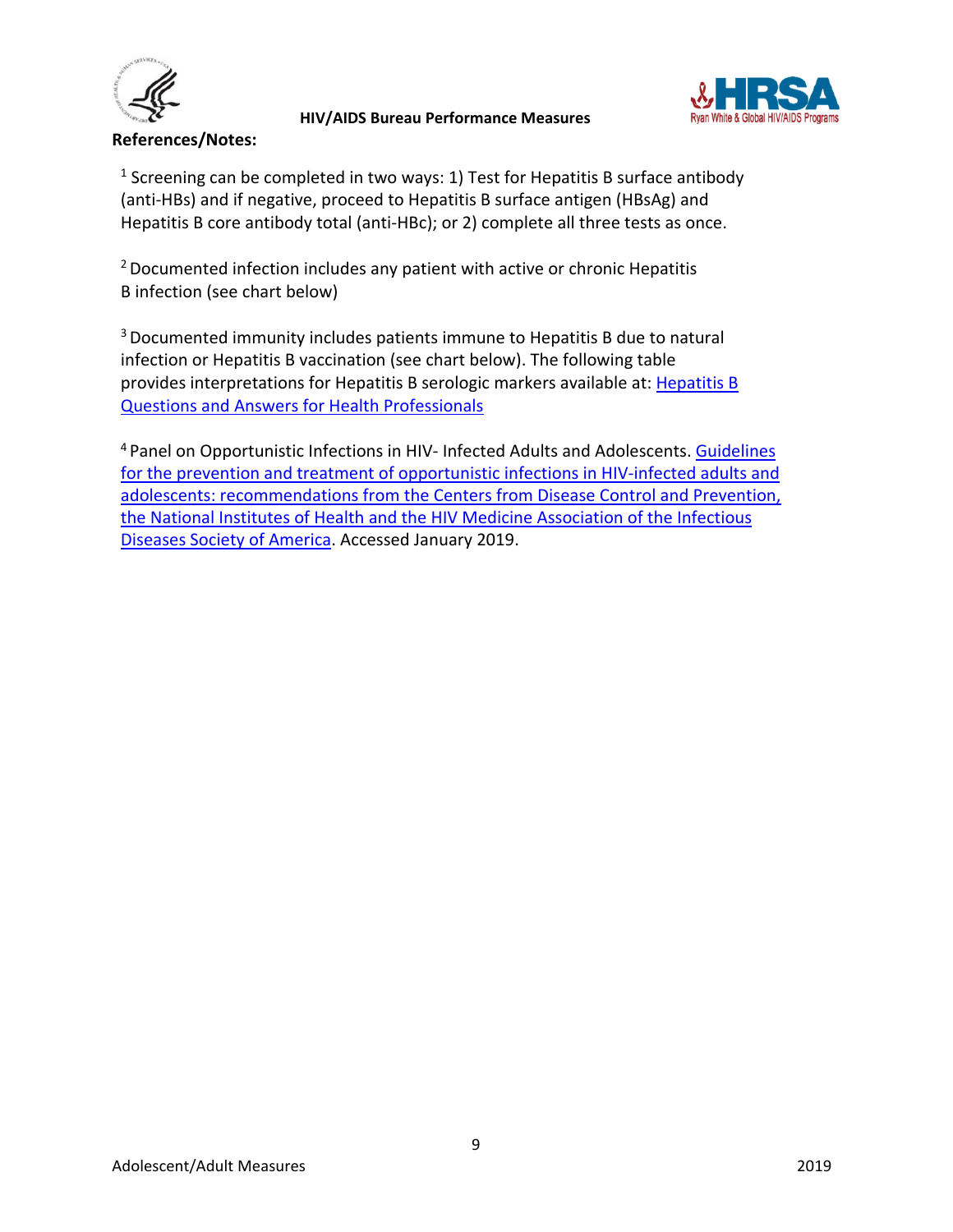



<span id="page-9-0"></span>**Performance Measure: Hepatitis B Vaccination National Quality Forum #: None**

**Description:** Percentage of patients with a diagnosis of HIV who completed the vaccination series for Hepatitis B

**Numerator:** Number of patients with a diagnosis of HIV with documentation of having ever completed the vaccination series for Hepatitis  $B<sup>1</sup>$ 

**Denominator:** Number of patients with a diagnosis of HIV who had a medical visit with a provider with prescribing privileges<sup>2</sup> at least once in the measurement year

#### **Patient Exclusions:**

- 1. Patients newly enrolled in care during the measurement year
- 2. Patients with evidence of current HBV infection (HepB Surface Antigen , HepB e Antigen, HepB e Antibody or Hep B DNA)
- 3. Patients with evidence of past HBV infection with immunity (Hep B Surface Antibody without evidence of vaccination)

## **Data Elements:**

- 1. Does the patient have a diagnosis? (Y/N)
	- a. If yes, does the patient have documentation of Hepatitis B immunity oris HBV-infected? (Y/N)
		- i. If no, is there documentation that the patient has completed the vaccine series for Hepatitis B? (Y/N)

#### **Comparison Data: None**

## **U.S. Department of Health and Human Services Guidelines:**

"Hepatitis B immunization is the most effective way to prevent HBV infection and its consequences. All HIV-infected patients without chronic hepatitis B or immunity to HBV should be vaccinated with hepatitis B vaccine (AII) or with the combined hepatitis A and B vaccine (AII). All non-immune patients with high-risk behaviors associated with hepatitis B should be tested annually for both immunity to HBV and for infection, as is recommended for dialysis patients."<sup>3</sup>

#### **Use in Other Federal Programs:** None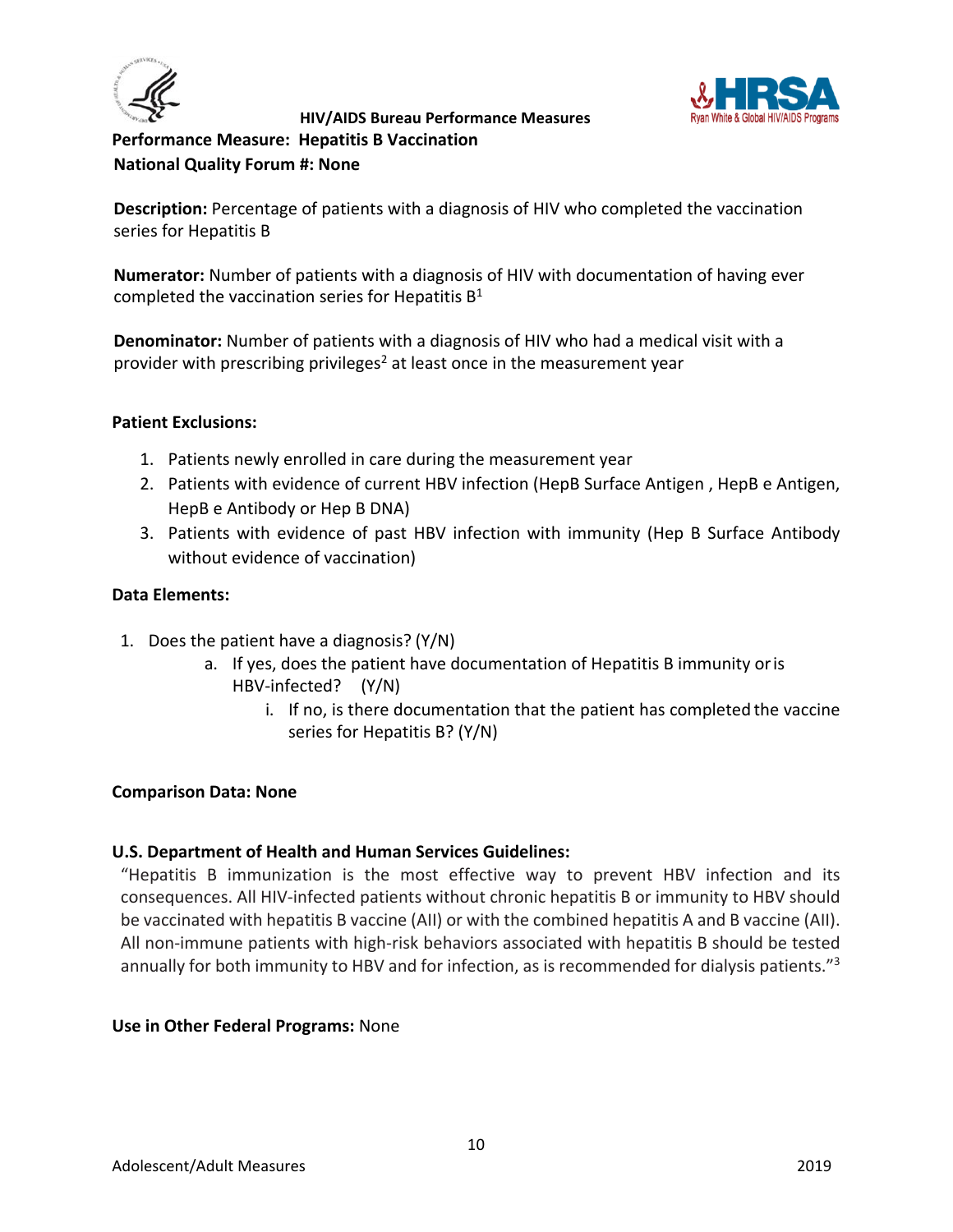



#### **References/ Notes:**

<sup>1</sup>Patients in the middle of the vaccination series on at the end of the measurement year would not be captured in the numerator in year x. They would, if the series was completed on schedule, be captured in year x+1.

<sup>2</sup>A "provider with prescribing privileges" is a health care professional who is certified in their jurisdiction to prescribe ARV therapy.

<sup>3</sup>Panel on Opportunistic Infections in HIV-Infected Adults and Adolescents. Guidelines [for the prevention and treatment of opportunistic infections in HIV-infected adults and](https://aidsinfo.nih.gov/contentfiles/lvguidelines/adult_oi.pdf)  [adolescents: recommendations from the Centers for Disease Control and Prevention,](https://aidsinfo.nih.gov/contentfiles/lvguidelines/adult_oi.pdf)  [the National Institutes of Health, and the HIV Medicine Association of the Infectious](https://aidsinfo.nih.gov/contentfiles/lvguidelines/adult_oi.pdf)  [Diseases Society of America.](https://aidsinfo.nih.gov/contentfiles/lvguidelines/adult_oi.pdf) Accessed January 2019.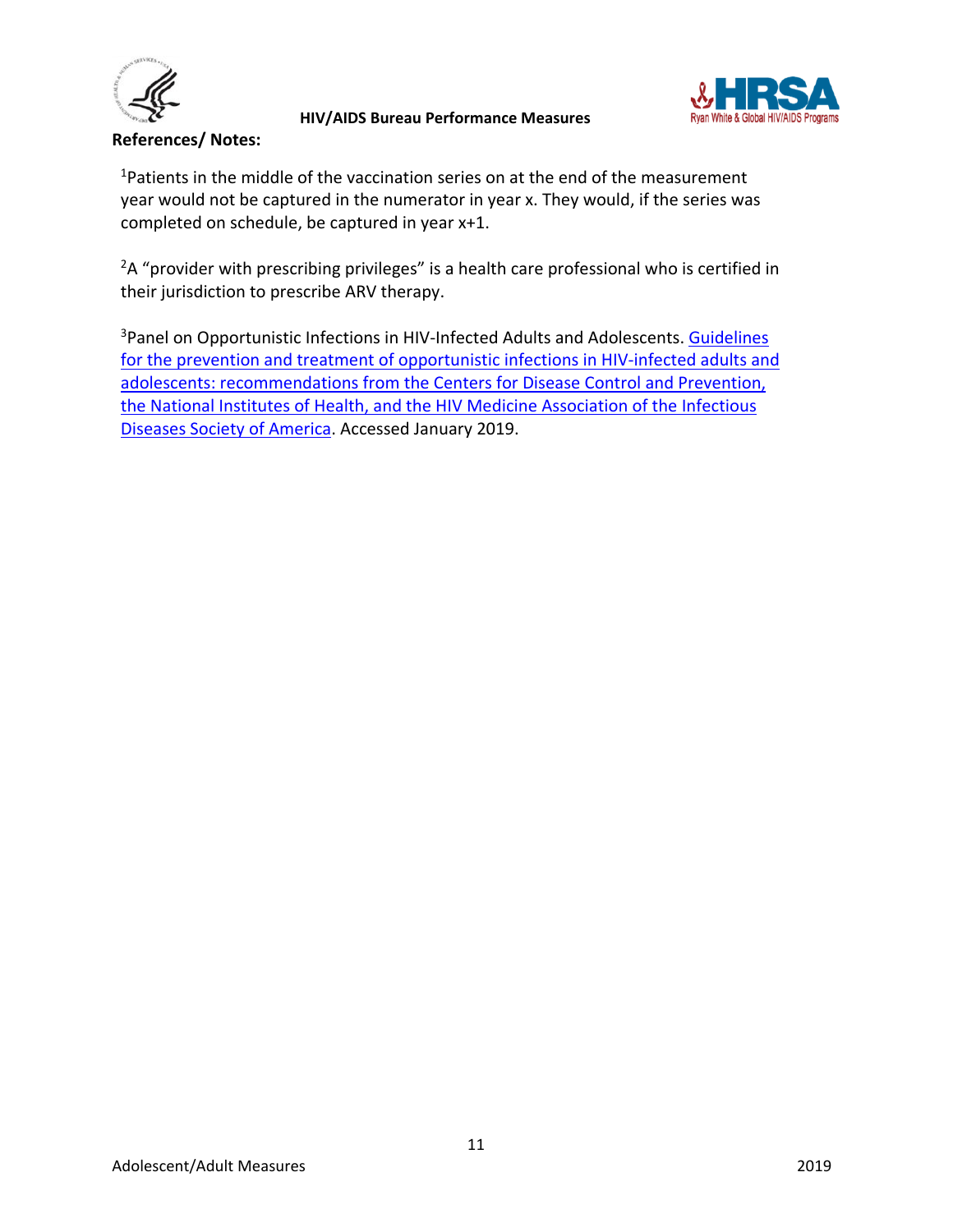



<span id="page-11-0"></span>**Performance Measure: Hepatitis C Screening National Quality Forum #: None**

**Description:** Percentage of patients for whom Hepatitis C (HCV) screening was performed at least once since the diagnosis of HIV

**Numerator:** Number of patients with a diagnosis of HIV who have documented HCV status in chart $1$ 

**Denominator:** Number of patients with a diagnosis of HIV who had a medical visit with a provider with prescribing privileges<sup>2</sup> at least once in the measurement year

## **Patient Exclusions:** None

#### **Data Elements:**

- 1. Does the patient have a diagnosis of HIV? (Y/N)
	- a. If yes, is there documentation of the patient's Hepatitis C status in the medical record? (Y/N)

#### **Comparison Data:** None

**U.S Department of Health and Human Services Guidelines:** "On entry into HIV care, all HIVinfected patients should undergo routine HCV screening. Initial testing for HCV should be performed using the most sensitive immunoassays licensed for detection of antibody to HCV (anti-HCV) in blood. For at risks HCV-seronegative persons, HCV antibody testing is recommended annually or as indicated by risk exposure."<sup>3</sup>

#### **Use in Other Federal Programs:** None

#### **Reference/Notes:**

<sup>1</sup> Unless there is concern about ongoing exposure (e.g., via active injection drug use), annual re- screening is not generally recommended.

 $2A$  "provider with prescribing privileges" is a health care professional who is certified in their jurisdiction to prescribe ARV therapy.

<sup>3</sup> Panel on Opportunistic Infections in HIV-Infected Adults and Adolescents. [Guidelines for the](http://aidsinfo.nih.gov/contentfiles/lvguidelines/adult_oi.pdf) Prevention and [Treatment of Opportunistic Infections in Adults and Adolescents](http://aidsinfo.nih.gov/contentfiles/lvguidelines/adult_oi.pdf) with HIV: Recommendations from the Centers for Disease Control and Prevention, the National Institutes of Health, and the HIV Medicine Association of the Infectious Diseases Society of America. Available online. Accessed January 2019.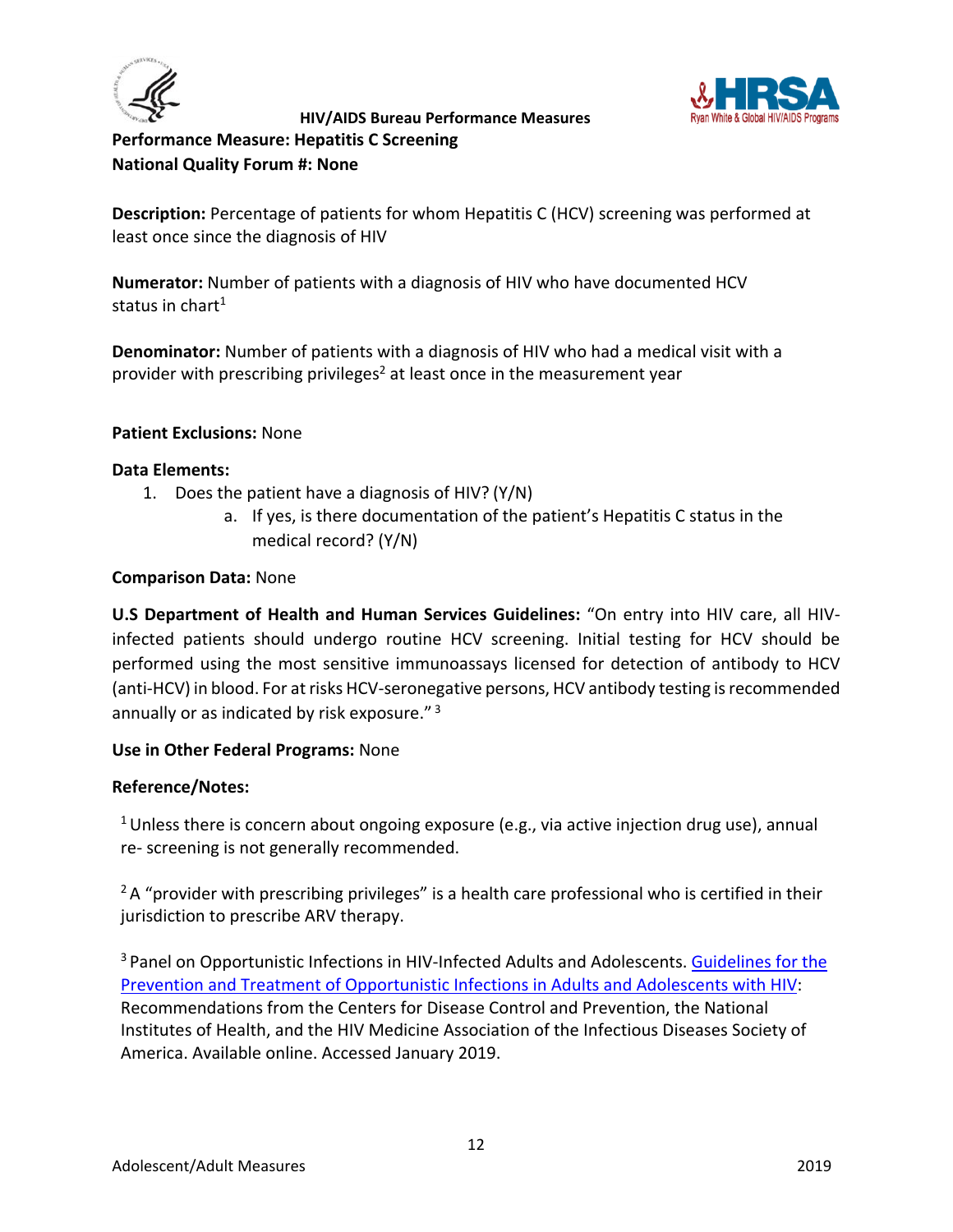



<span id="page-12-0"></span>**Performance Measure: HIV Risk Counseling National Quality Forum #: None**

Description: Percentage of patients with a diagnosis of HIV who received HIV risk counseling<sup>1</sup> in the measurement year

**Numerator:** Number of patients with a diagnosis of HIV, as part of their primary care, who received HIV risk counseling

**Denominator:** Number of patients with a diagnosis of HIV who had a medical visit with a provider with prescribing privileges<sup>2</sup> at least once in the measurement year

**Patient Exclusions:** None

## **Data Elements:**

- 1. Does the patient have a diagnosis of HIV? (Y/N)
	- a. If yes, did the patient receive HIV risk counseling at least once during the measurement year with appropriate feedback to the provider? (Y/N)

## **Comparison Data:** None

## **U.S. Department of Health & Human Services Guidelines:**

"HIV-infected patients should be screened for behaviors associated with HIV transmission by using a straightforward, nonjudgmental approach. This should be done at the initial visit and subsequent routine visits or periodically, as the clinician feels necessary, but at a minimum yearly. Any indication of risky behavior should prompt a more thorough assessment of HIV transmission risks."

"Clinicians providing medical care to HIV-infected persons can play a key role in helping their patients reduce risk behaviors and maintain safer practices and can do so with a feasible level of effort, even in constrained practice settings. Clinicians can greatly affect patients' risks for transmission of HIV to others by performing a brief screening for HIV transmission risk behaviors; communicating prevention messages; discussing sexual and drug-use behavior; positively reinforcing changes to safer behavior; referring patients for such services as substance abuse treatment; facilitating partner notification, counseling, and testing; and identifying and treating other STDs."3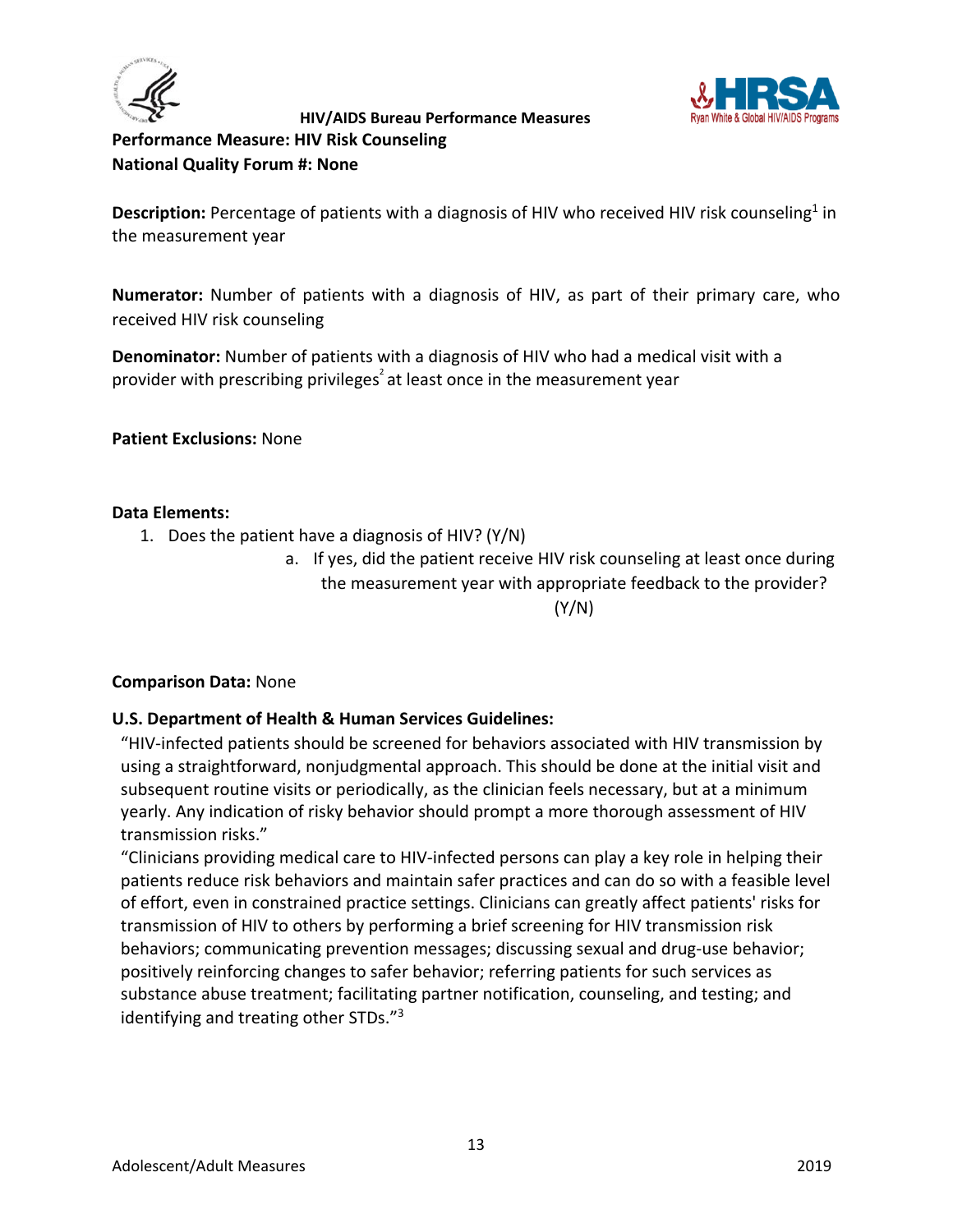



#### **Use in Other Federal Programs: None**

#### **References/ Notes:**

<sup>1</sup> HIV risk counseling includes assessment of risk, counseling and as necessary, referrals. Counseling occurs in the context of comprehensive medical care and can be provided by any member of the multidisciplinary primary care team.

 $2A$  "provider with prescribing privileges" is a health care professional who is certified in their jurisdiction to prescribe antiretroviral therapy.

3 Centers for Disease Control and Prevention. Incorporating HIV prevention into the medical care of persons living with HIV: recommendations of CDC, the Health Resources and Services Administration, the National Institutes of Health, and the HIV Medicine Association of the Infectious Diseases Society of America. MMWR 2003; 52 (No. RR-12) [\(Incorporating HIV](http://www.cdc.gov/mmwr/PDF/rr/rr5212.pdf)  [Prevention into the Medical Care of Persons](http://www.cdc.gov/mmwr/PDF/rr/rr5212.pdf) [Living with HIV o](http://www.cdc.gov/mmwr/PDF/rr/rr5212.pdf)r [AIDSinfo: Clinical Guidelines\)](https://aidsinfo.nih.gov/guidelines)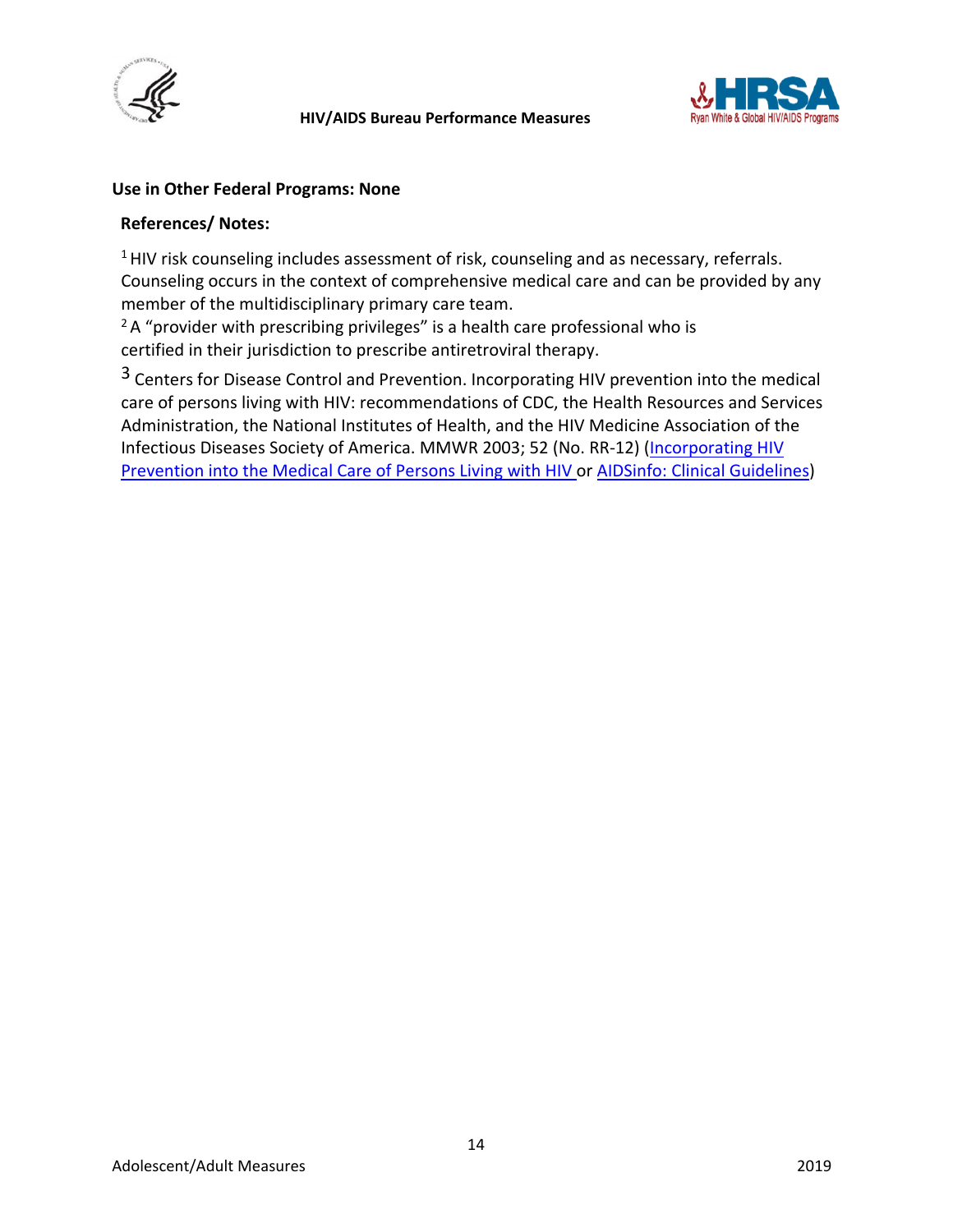



## **Performance Measure: Oral Exam National Quality Forum #: None**

**Description:** Percent of patients with a diagnosis of HIV who received an oral exam by a dentist at least once during the measurement year

**Numerator:** Number of patients with a diagnosis of HIV who had an oral exam by a dentist during the measurement year, based on patient self-report or other documentation

**Denominator:** Number of patients with a diagnosis of HIV who had a medical visit with a provider with prescribing privileges<sup>1</sup> at least once in the measurement year

#### **Patient Exclusions:** None

#### **Data Elements:**

- 1. Does the patient have a diagnosis of HIV? (Y/N)
	- a. If yes, did the patient receive an oral exam by a dentist during the measurement year? (Y/N)

#### **Comparison Data:** None

#### **U.S. Department of Health & Human Services Guidelines:**

"After completing the initial history and physical examination, do the following: Refer for dental, nutrition, and social services, as well as case management and mental health care, as appropriate.

"Examination of the oral cavity should be included in both the initial and interim physical examination of all HIV-infected patients. Patients with lesions suspected to be oral manifestations of HIV disease should be referred to a dental health expert with experience in treating oral lesions associated with HIV/AIDS."2

"All patients should have semiannual oral health examination."3

#### **Use in Other Federal Programs:** None

#### **References/Notes:**

 $<sup>1</sup>A$  "provider with prescribing privileges" is a health care professional who is certified in their</sup> jurisdiction to prescribe ARV therapy.

<sup>2</sup> [Guide for HIV/AIDS Clinical Care.](https://hab.hrsa.gov/sites/default/files/hab/clinical-quality-management/2014guide.pdf) [https://hab.hrsa.gov/sites/default/files/hab/clinical-quality](https://hab.hrsa.gov/sites/default/files/hab/clinical-quality-management/2014guide.pdf)[management/2014guide.pdf](https://hab.hrsa.gov/sites/default/files/hab/clinical-quality-management/2014guide.pdf) U.S. Department of Health and Human Services, Health Resources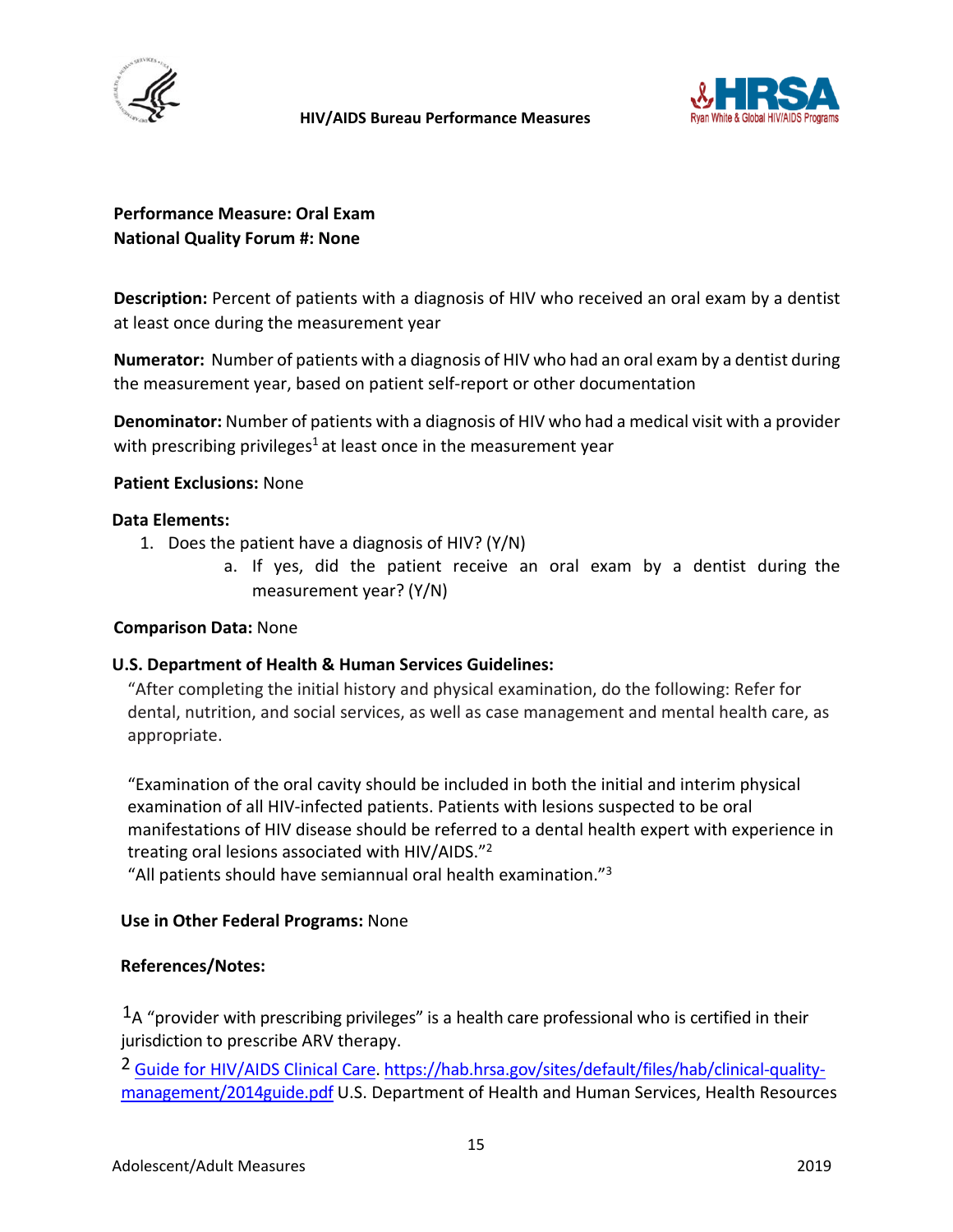



and Services Administration, HIV/AIDS Bureau. Available online Published April 2014. Accessed January 2019.

<sup>3</sup> Primary care guidelines for the management of persons infected with human [immunodeficiency](https://www.ncbi.nlm.nih.gov/pubmed/19640227) virus: 2009 update by the HIV medicine Association of the Infectious Diseases Society of America. Clin Infect Dis. 2009 Sep 1;49(5):651-81. Accessed January 2019.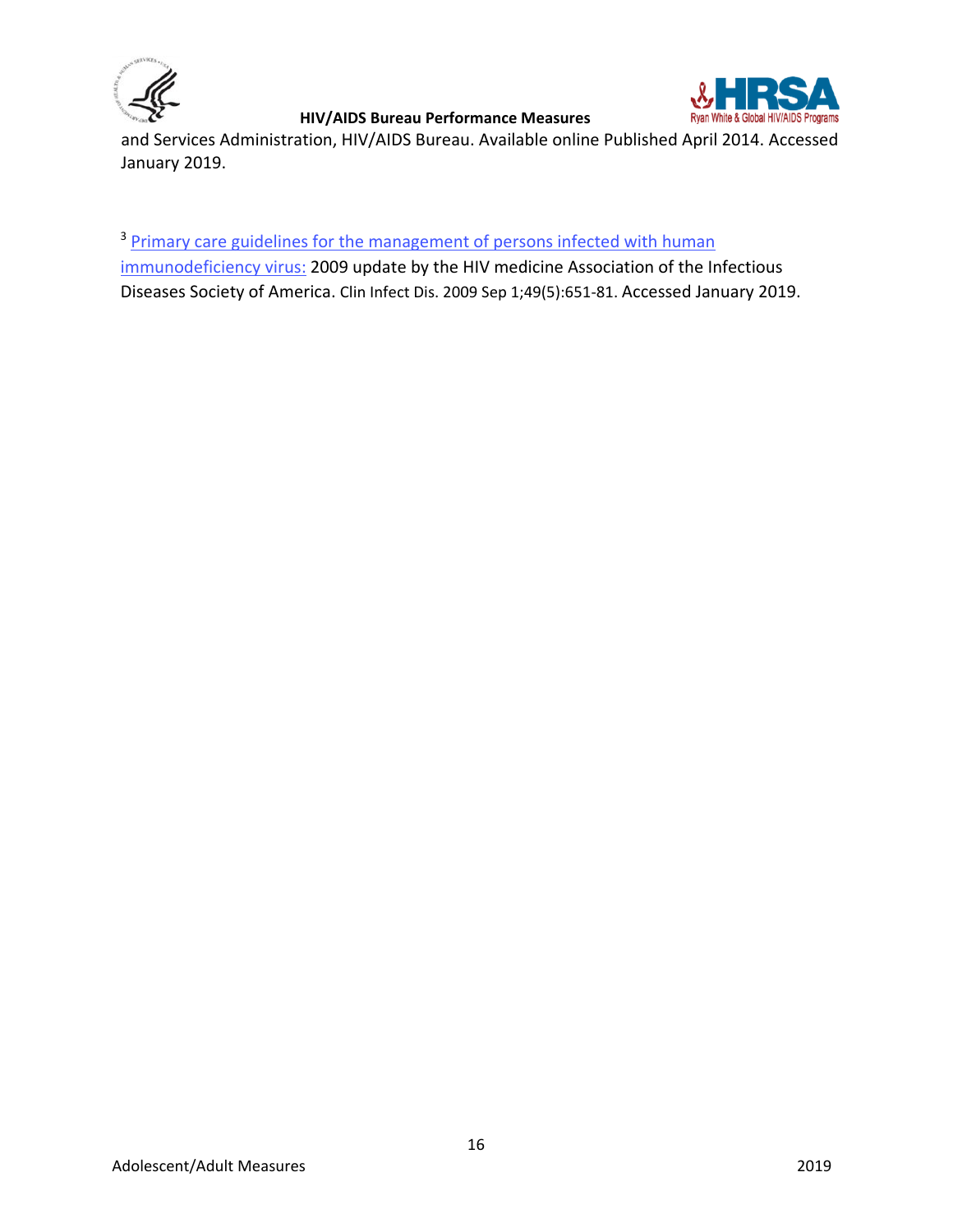



## <span id="page-16-0"></span>**Performance Measure: Pneumococcal Vaccination National Quality Forum #: None**

Description: Percentage of patients<sup>1</sup> with a diagnosis of HIV who ever received pneumococcal vaccine

**Numerator:** Number of patients with a diagnosis of HIV who ever received pneumococcal vaccine

**Denominator:** Number of patients with HIV who had a medical visit with a provider with prescribing privileges<sup>3</sup> at least once in the measurement year

Patient Exclusions: Patients with CD4 counts <200 cells/mm<sup>3</sup> within the measurement year

#### **Data Elements:**

- 1. Does the patient have a diagnosis of HIV? (Y/N)
	- a. If yes, is there documentation in the chart that the patients ever received the pneumococcal vaccine? (Y/N)

**Comparison Data:** None Available

#### **U.S. Department of Health & Human Services Guidelines:**

"HIV-infected adults and adolescents who have never received any pneumococcal vaccine should receive a single dose of PCV13 regardless of CD4 count  $(A)$ .<sup>35</sup> Patients with CD4 counts ≥200 cells/mm<sup>3</sup> should then receive a dose of 23-valent PPV (PPV23) at least 8 weeks later (AII). HIV-infected patients with CD4 counts <200 cells/mm<sup>3</sup> can be offered PPV23 at least 8 weeks after receiving PCV13 (CIII); however, it may be preferable to defer PPV23 until after the CD4 count increases to  $>200$  cells/mm<sup>3</sup> on ART (BIII). Clinical evidence supporting use of PPV23 in persons with CD4 counts <200 cells/mm<sup>3</sup> appears strongest in patients who also have HIV RNA <100,000 copies/mL; evidence also suggests benefit for those who start ART before receiving PPV."4

#### **Use in Other Federal Programs: None**

#### **References/Notes:**

 $1$  "Clients" includes all clients aged 13 years and older.

<sup>2</sup> Evidence of vaccination could include personal, school, physician, or immunization records or registries.

 $3A$  "provider with prescribing privileges" is a health care professional who is certified in their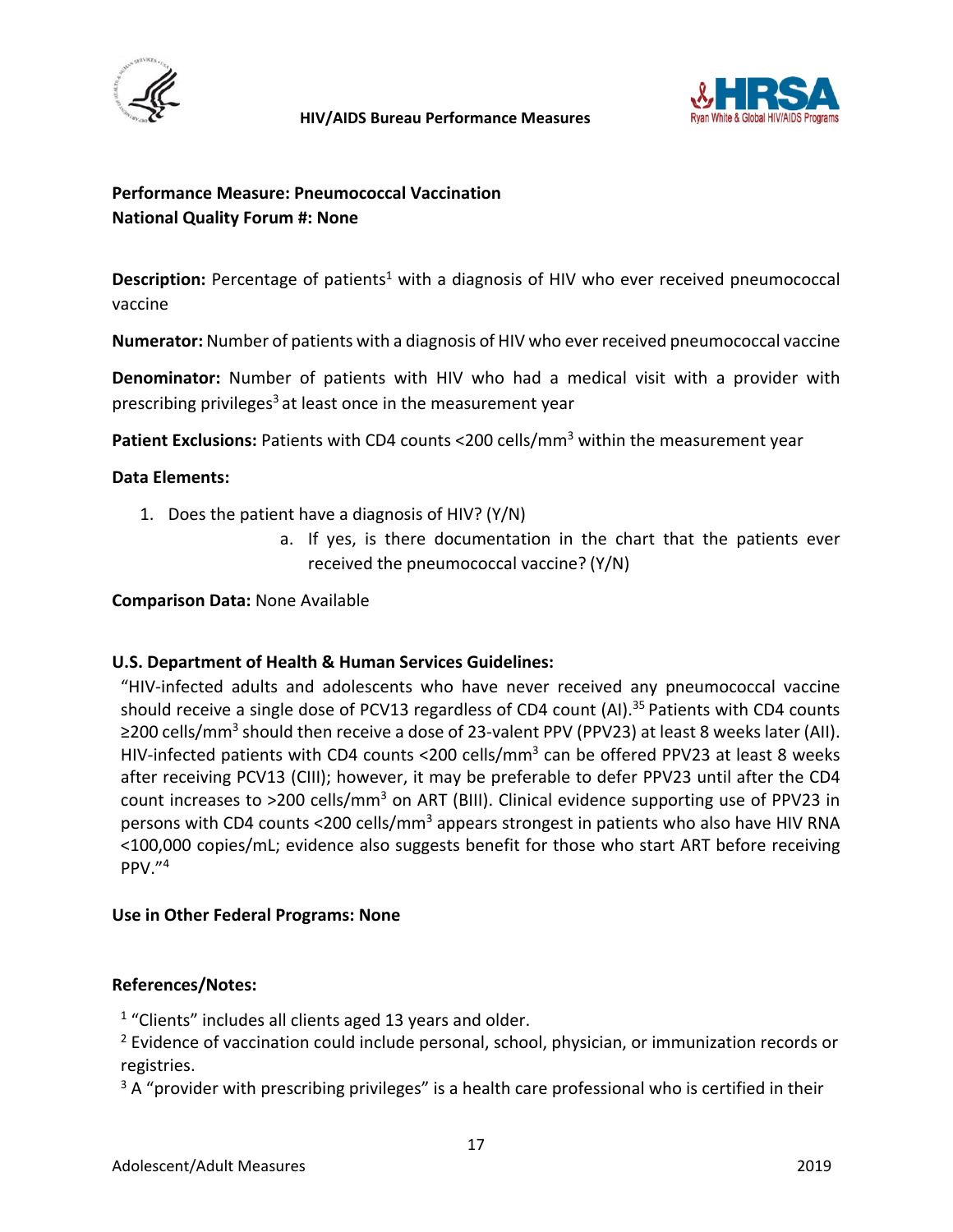



jurisdiction to prescribe medications.

<sup>4</sup>Panel on Opportunistic Infections in HIV-Infected Adults and Adolescents. [Guidelines for the](http://aidsinfo.nih.gov/contentfiles/lvguidelines/adult_oi.pdf) [prevention and treatment of opportunistic infections in HIV-infected adults and adolescents:](http://aidsinfo.nih.gov/contentfiles/lvguidelines/adult_oi.pdf) recommendations from the Centers for Disease Control and Prevention, the National Institutes of Health, and the HIV Medicine Association of the Infectious Diseases Society of America. Available online. Accessed June 2019.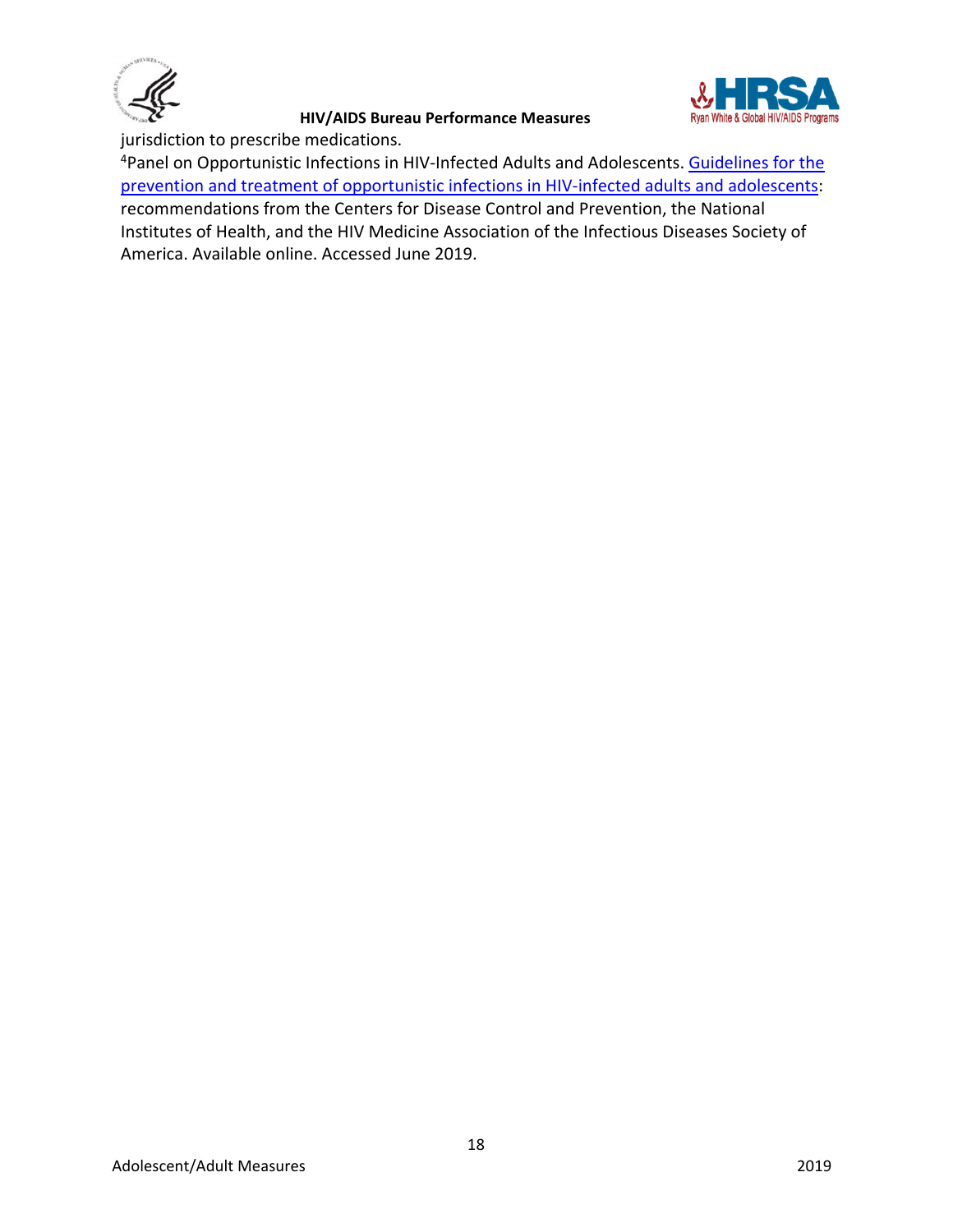



<span id="page-18-0"></span>**Performance Measure: Preventive Care and Screening for Clinical Depression and Follow- Up Plan1**

## **National Quality Forum #: 0418**

**Description:** Percentage of patients aged 12 years and older screened for clinical depression on the date of the encounter using an age appropriate standardized depression screening tool AND if positive, a follow-up plan is documented on the date of the positive screen<sup>2</sup>

**Numerator:** Patients screened for clinical depression on the date of the encounter using an age appropriate standardized tool AND if positive, a follow-up plan is documented on the date of the positive screen.

**Denominator:** All patients aged 12 years and older before the beginning of the measurement period with at least one eligible encounter during the measurement period.

#### **Patient Exclusions:**

- 1. Patient Reason(s) Patient refuses to participate
- 2. Medical Reason(s) Patient is in an urgent or emergent situation where time is of the essence and to delay treatment would jeopardize the patient's health status
- 3. Situations where the patient's functional capacity or motivation to improve may impact the accuracy of results of standardized depression assessment tools. For example: certain court appointed cases or cases of delirium

#### **Data Elements:**

- 1. Is the patient 12 years or older? (Y/N)
	- a. If yes, did the patient have a depression screening during measurement period? (Y/N)
		- i. If yes, did the depression screening result in a diagnosis of depression? (Y/N)
			- 1. If yes, was an intervention documented? (Y/N)

\*\*\*Greater measure specification detail is available including data elements for each value set at [Preventive Care and Screening: Screening for Depression and Follow-Up Plan](https://ecqi.healthit.gov/ecqm/ep/2018/cms002v7) (Measure: CMS2v7)

#### **Comparison Data:** None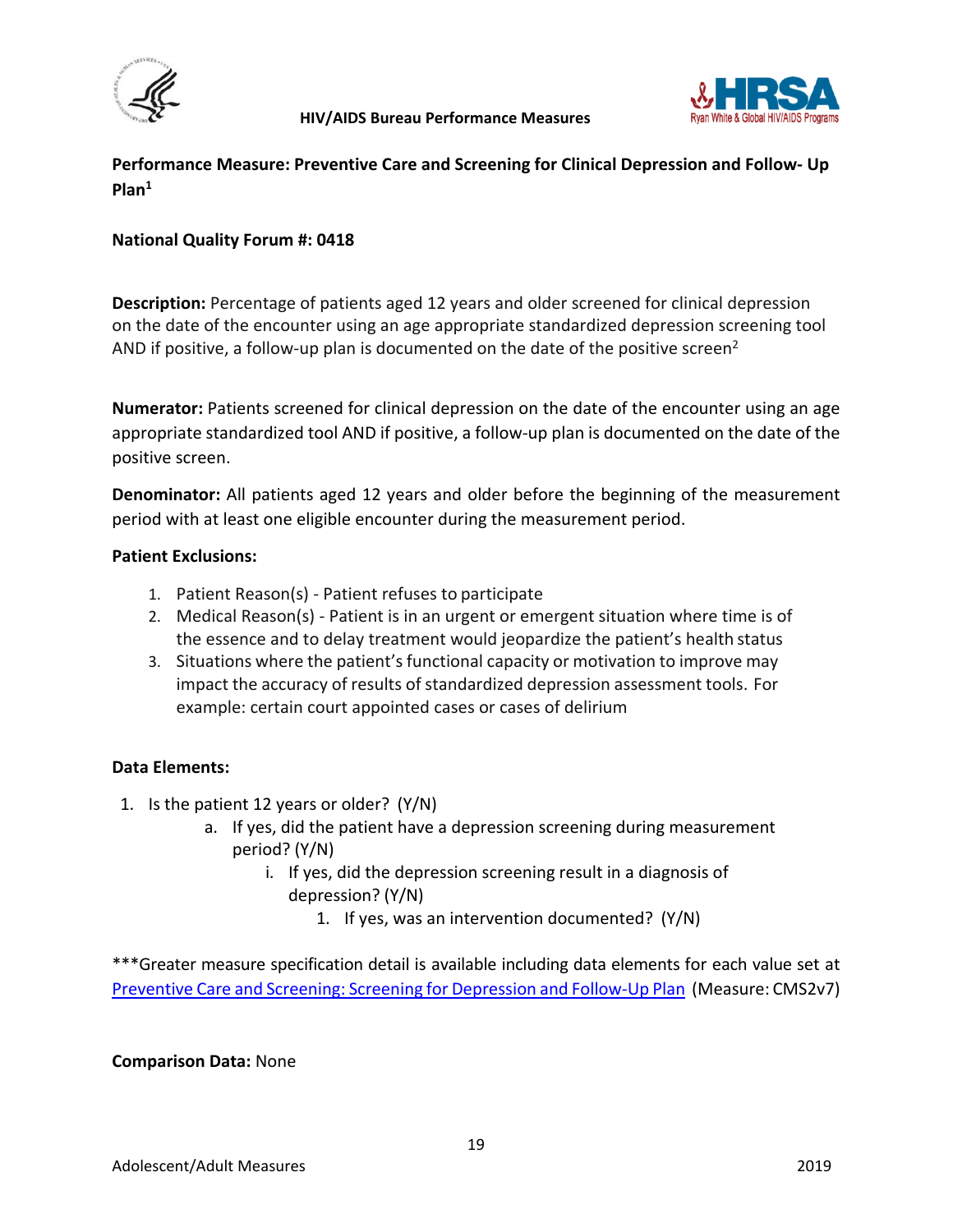



## **U.S. Department of Health & Human Services Guidelines:**

"Patients living with HIV infection often must cope with many social, psychiatric, and medical issues that are best addressed through a patient-centered, multi-disciplinary approach to the disease. The baseline evaluation should include an evaluation of the patient's readiness for ART, including an assessment of high-risk behaviors, substance abuse, social support, mental illness, comorbidities, economic factors (e.g., unstable housing), medical insurance status and adequacy of coverage, and other factors that are known to impair adherence to ART and increase the risk of HIV transmission. Once evaluated, these factors should be managed accordingly."3

## **Use in Other Federal Programs:**

This measure is used in the Center for Medicare and Medicaid HER Incentive Program. Measure specifications are available online. Additionally, the [EHR Incentive Program has similar](https://www.cms.gov/regulations-and-guidance/legislation/ehrincentiveprograms/ecqm_library.html)  [measures \(Adult](https://www.cms.gov/regulations-and-guidance/legislation/ehrincentiveprograms/ecqm_library.html) [Major Depressive Disorder \(MDD\): Suicide Risk Assessment, Bi](https://www.cms.gov/regulations-and-guidance/legislation/ehrincentiveprograms/ecqm_library.html)polar Disorder and Major Depression: Appraisal for alcohol or chemical substance use, Depression Remission at Twelve Months, and Depression Utilization of the PHQ-9 Tool, and Maternal Depression Screening). [https://www.cms.gov/regulations-and-](https://www.cms.gov/regulations-and-guidance/legislation/ehrincentiveprograms/ecqm_library.html)

[guidance/legislation/ehrincentiveprograms/ecqm\\_library.html.](https://www.cms.gov/regulations-and-guidance/legislation/ehrincentiveprograms/ecqm_library.html) CMS Measures: CMS 82v6, CMS 159v7, CMS 160v7, CMS 161v7, CMS169v7

## **References/Notes:**

<sup>1</sup>The HIV/AIDS Bureau did not develop this measure. The Centers for Medicare & Medicaid Services developed this measure. More details are available at: [CMS.gov: eCQM Library.](https://www.cms.gov/regulations-and-guidance/legislation/ehrincentiveprograms/ecqm_library.html) <https://ecqi.healthit.gov/eligible-professional-eligible-clinician-ecqms>

<sup>2"</sup>Screening: Completion of a clinical or diagnostic tool used to identify people at risk of developing or having a certain disease or condition, even in the absence of symptoms. Standardized Depression Screening Tool - A normalized and validated depression screening tool developed for the patient population in which it is being utilized Examples of depression screening tools include but are not limited to:

- Adolescent Screening Tools (12-17 years) Patient Health Questionnaire for Adolescents (PHQ-A), Beck Depression Inventory-Primary Care Version (BDI-PC), Mood Feeling Questionnaire,Center for Epidemiologic Studies Depression Scale (CES-D) and PRIME MD-PHQ2
- Adult Screening Tools (18 years and older) Patient Health Questionnaire (PHQ9), Beck Depression Inventory (BDI or BDI-II), Center for Epidemiologic Studies Depression Scale (CES-D), Depression Scale (DEPS), Duke Anxiety-Depression Scale (DADS), Geriatric Depression Scale (SDS), Cornell Scale Screening and PRIME MD-PHQ2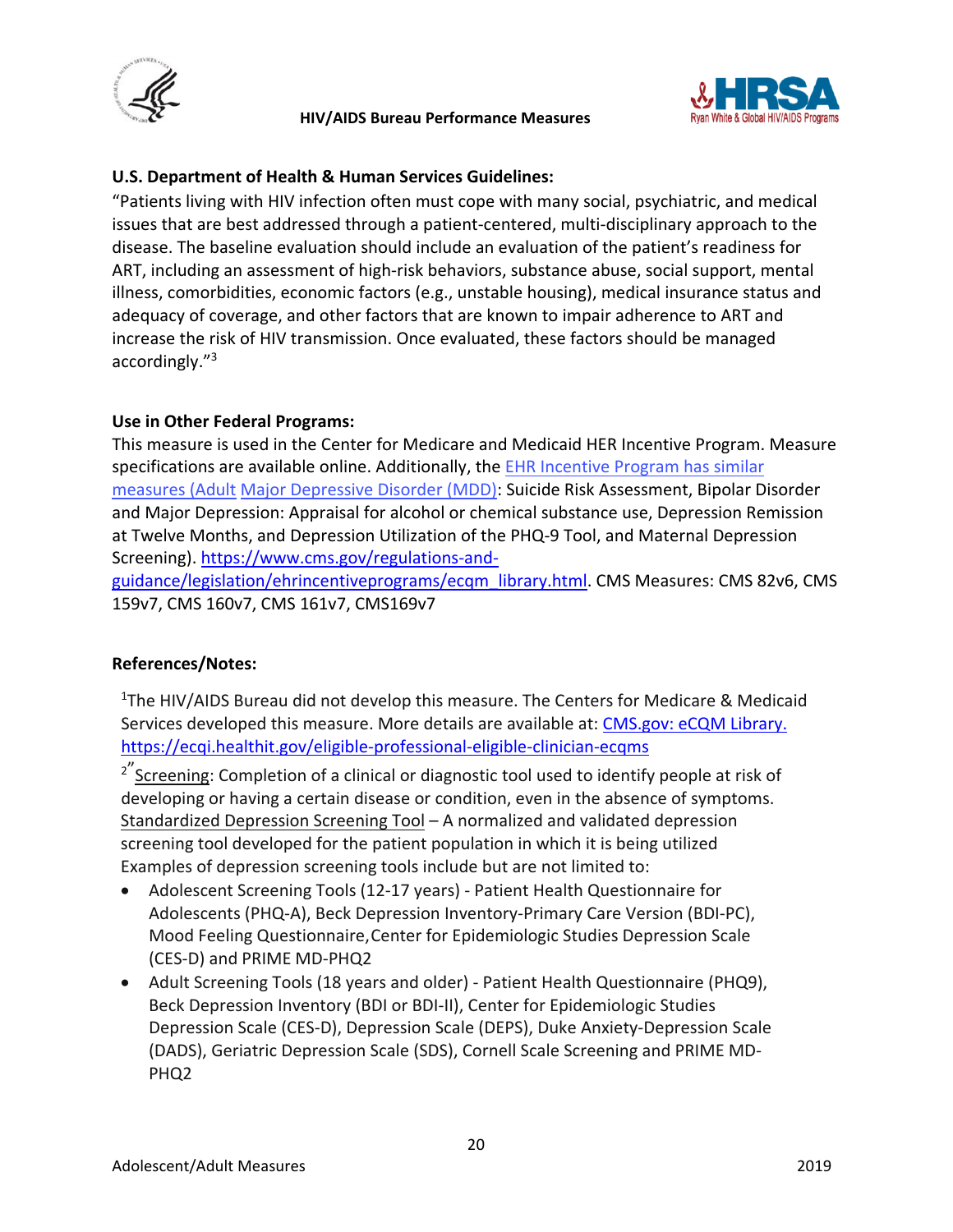



Follow-Up Plan: Follow-up for a positive depression screening must include one or more of the following: additional evaluation for depression, suicide risk assessment, referral to a practitioner who is qualified to diagnose and treat depression, pharmacological interventions, other interventions or follow-up for the diagnosis or treatment of depression." Measure specifications detail sheet available for download from<https://ecqi.healthit.gov/ep-ec-ecqms>

<sup>3</sup>Panel on [Guidelines for Adults and Adolescents. Guidelines for the use of](http://aidsinfo.nih.gov/ContentFiles/Adultand) antiretroviral [agents in HIV-1-infected adults and adolescents](http://aidsinfo.nih.gov/ContentFiles/Adultand) . Department of Health and Human Services. Available online

<https://aidsinfo.nih.gov/contentfiles/lvguidelines/adultandadolescentgl.pdf> Section accessed June 2019.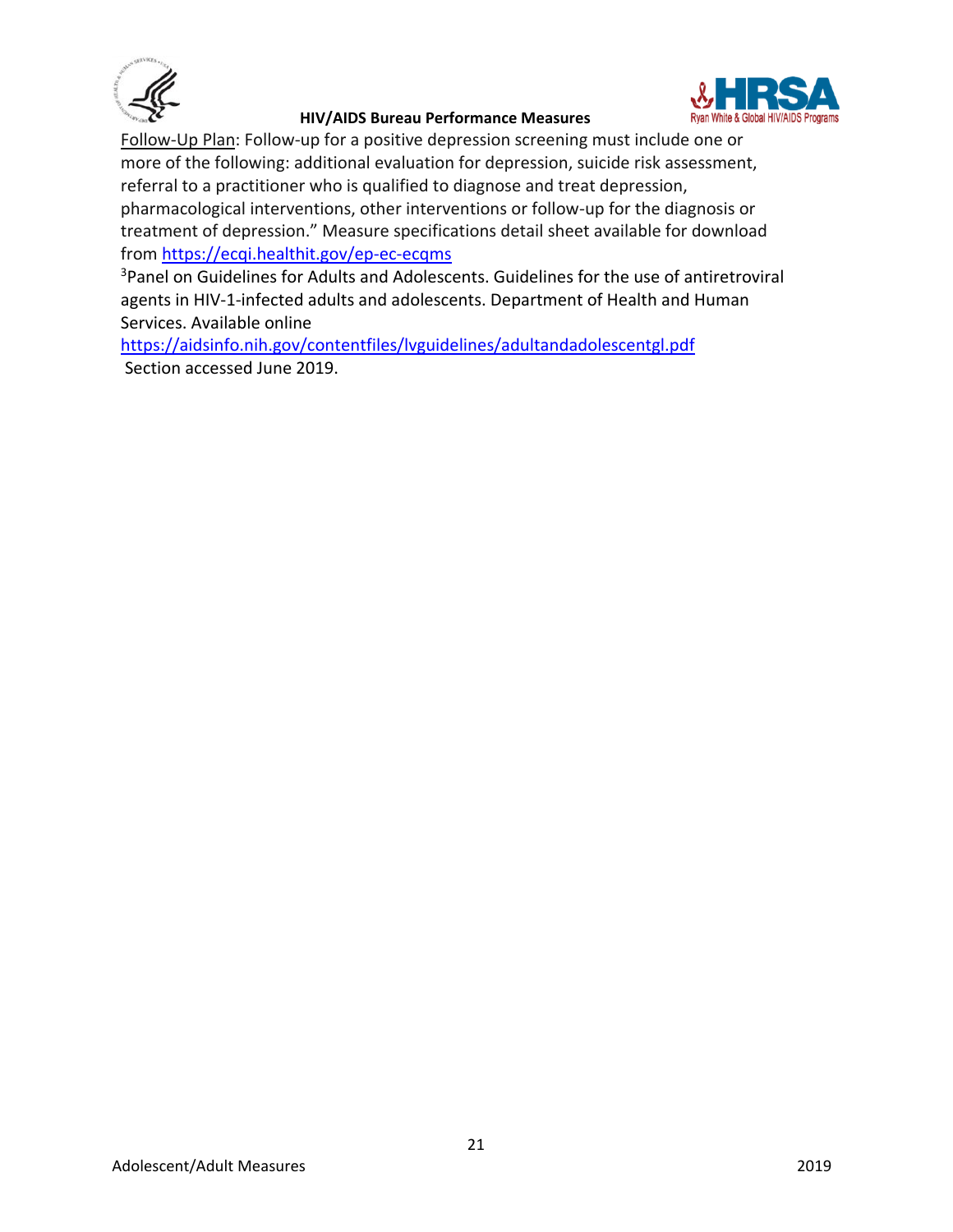



<span id="page-21-0"></span>**Performance Measure: Preventive Care and Screening Tobacco Use Smoking Cessation Intervention1**

## **National Quality Forum #: 0028**

Description: Percentage of patients<sup>2</sup> aged 18 years and older who were screened for tobacco use one or more times within 24 months AND who received cessation counseling intervention if identified as a tobacco user $3$ 

**Numerator:** Patients who were screened for tobacco use at least once within 24 months AND who received tobacco cessation counseling intervention if identified as a tobacco user

**Denominator:** All patients aged 18 years and older

**Patient Exclusions:** Documentation of medical reason(s) for not screening for tobacco use (e.g. limited life expectancy, other medical reasons)

#### **Data Elements:**

- 1. Is patient 18 years or older? (Y/N)
	- a. If yes, did the patient have 2 or more psychiatric, behavioral, or occupational therapy encounters OR 1 or more medical, wellness,or preventative encounters in the measurement period? (Y/N)

i. If yes, did the patient receive a tobacco use screening? (Y/N) 1.If tobacco user, did patient receive an intervention (counseling and/or pharmacotherapy? (Y/N)

\*\*\*Greater measure specification detail is available including data elements for each value set at [Preventive Care and Screening: Tobacco Use: Screening and Cessation Intervention](https://ecqi.healthit.gov/ecqm/ep/2019/cms138v7)

#### **Comparison Data: None**

#### **U.S. Department of Health and Human Services Guidelines:**

"The USPSTF recommends that clinicians ask all adults about tobacco use and provide tobacco cessation interventions for those who use tobacco products. Grade: A recommendation.

"The USPSTF recommends that clinicians ask all pregnant women about tobacco use and provide augmented, pregnancy-tailored counseling for those who smoke. Grade: A recommendation.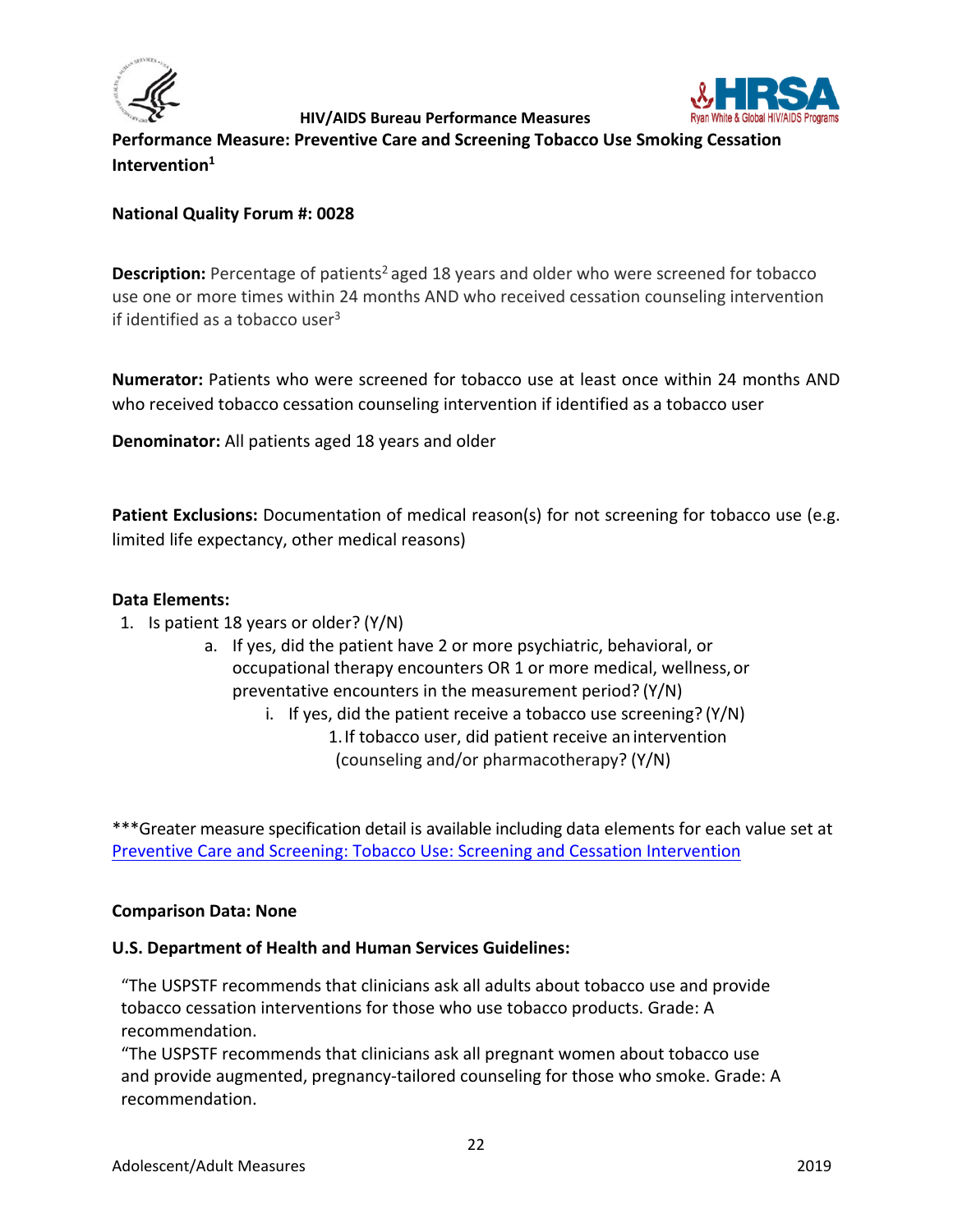



"In nonpregnant adults, the USPSTF found convincing evidence that smoking cessation interventions, including brief behavioral counseling sessions (<10 minutes) and pharmacotherapy delivered in primary care settings, are effective in increasing the proportion of smokers who successfully quit and remain abstinent for 1 year. Although less effective than longer interventions, even minimal interventions (<3 minutes) have been found to increase quit rates."<sup>4</sup>

## **Use in Other Federal Programs:**

This measure is used in the Centers for Medicare and Medicaid EHR Incentive Program. Measure specifications are available at: [eCQM.com](https://www.cms.gov/regulations-and-guidance/legislation/ehrincentiveprograms/ecqm_library.html)

## **References/Notes:**

<sup>1</sup>The HIV/AIDS Bureau did not develop this measure. The American Medical Association-convened Physician Consortium for Performance Improvement (AMA-PCPI) developed this measure. More details are available at: [eCQM Library](https://www.cms.gov/regulations-and-guidance/legislation/ehrincentiveprograms/ecqm_library.html)  $^{2}$ If tobacco use status of a patient is unknown; the patient cannot be counted in the numerator and should be considered a measure failure. Instances where tobacco use status of "unknown" is recorded include: 1) the patient was not screened; or 2) the patient was screened and the patient (or caregiver) was unable to provide a definitive answer. If tobacco use status of "unknown" is recorded but the patient has an allowable medical exception, then the patient should be removed from the denominator of the measure and reported as a valid exception.

<sup>3</sup>If a patient uses any type of tobacco (i.e., smokes or uses smokeless tobacco), the expectation is that they should receive tobacco cessation: either counseling and/or pharmacotherapy.

<sup>4</sup>U.S. Preventive Services Task Force. Counseling and Interventions to Prevent Tobacco [Use and](https://www.uspreventiveservicestaskforce.org/Page/Document/RecommendationStatementFinal/tobacco-use-in-adults-and-pregnant-women-counseling-and-interventions1) [Tobacco-Caused Disease in Adults and Pregnant Women:](https://www.uspreventiveservicestaskforce.org/Page/Document/RecommendationStatementFinal/tobacco-use-in-adults-and-pregnant-women-counseling-and-interventions1) U.S. Preventive Services Task Force Reaffirmation Recommendation Statement. *Ann Intern Med* 2009; 150:551-55. Tobacco Smoking Cessation in Adults, Including Pregnant Women: Behavioral and Pharmacotherapy Interventions Release Date: September 2015. Accessed June 2019.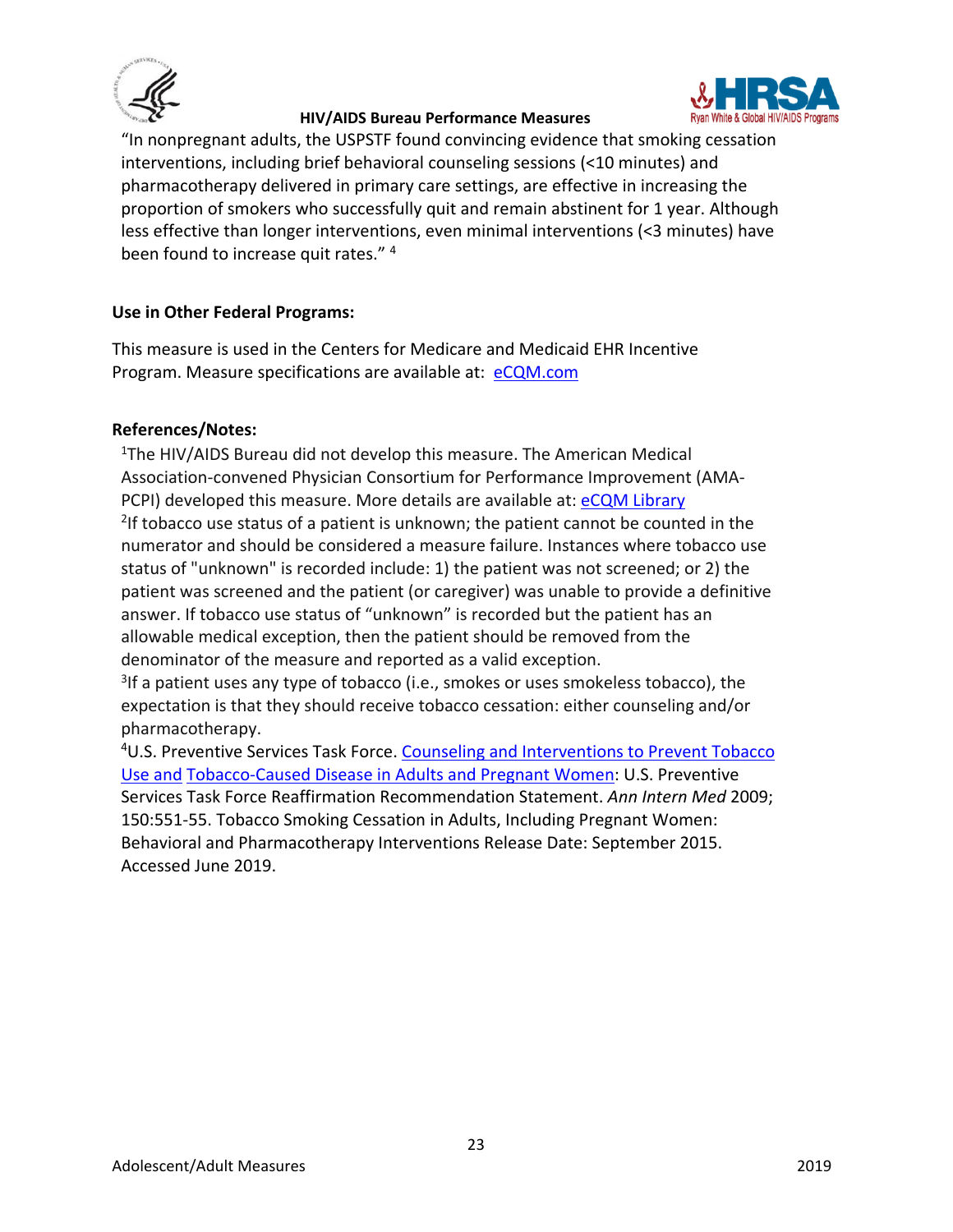



<span id="page-23-0"></span>**Performance Measure: Substance Abuse Screening National Quality Forum #: None**

**Description:** Percentage of new patients<sup>1</sup> with a diagnosis of HIV who have been screened<sup>2</sup> for substance use (alcohol & drugs) in the measurement year

**Numerator:** Number of new patients with a diagnosis of HIV who were screened for substance use within the measurement year

## **Denominator:**

Number of patients with a diagnosis of HIV who:

- Were new during the measurement year, and
- Had a medical visit with a medical provider with prescribing privileges  $3$  at least once in the measurement year

## **Patient Exclusions:** None

#### **Data Elements:**

1. Does the patient have a diagnosis of HIV? (Y/N)

- a. If yes, was the patient new to the program during the reporting period?(Y/N)
	- **i.** If yes, was the patient screened for substance use during the measurement year? (Y/N)

## **Comparison Data:** None

**U.S. Department of Health and Human Services Guidelines:** "Patients living with HIV infection often must cope with many social, psychiatric, and medical issues that are best addressed through a patient-centered, multi-disciplinary approach to the disease. The baseline evaluation should include an evaluation of the patient's readiness for ART, including an assessment of high-risk behaviors, substance abuse, social support, mental illness, comorbidities, economic factors (e.g., unstable housing), medical insurance status and adequacy of coverage, and other factors that are known to impair adherence to ART and increase the risk of HIV transmission. Once evaluated, these factors should be managed accordingly."4

## **Use in Other Federal Programs:**

The CMS/ONC EHR Incentive Program has a similar measure (Initiation and Engagement of Alcohol and Other Drug Dependence Treatment). Measure specifications are available at [Initiation and Engagement of Alcohol and Other Drug Dependence Treatment](https://ecqi.healthit.gov/ecqm/ep/2019/cms137v7)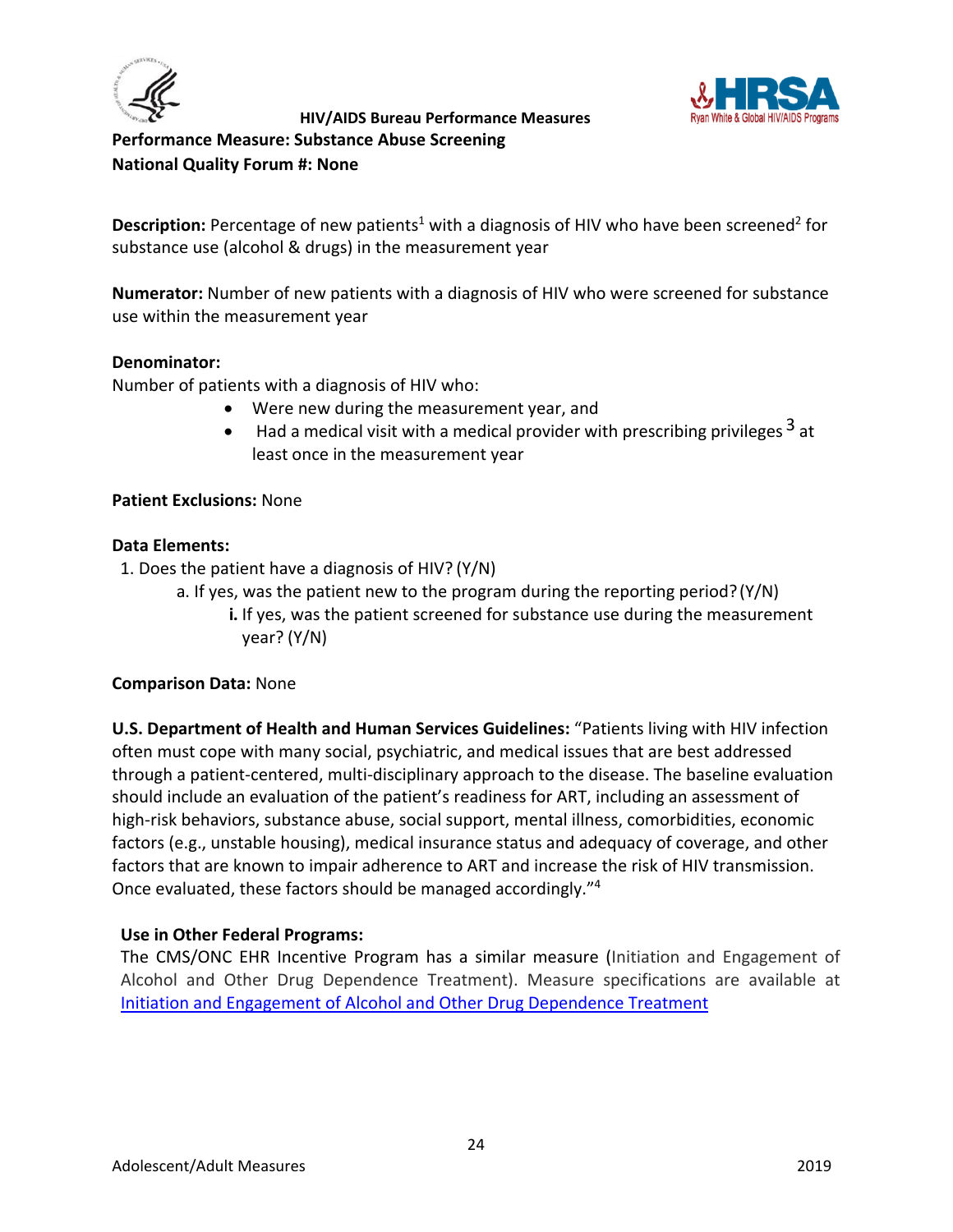



#### **References/Notes:**

<sup>1</sup>"Clients" includes all clients aged 13 years and older.

<sup>2</sup>The purpose of screening is to identify past or current substance use that negatively impacts linkage to care and health care in general. A substance use screen includes documentation of past andcurrent substance use and treatment in the HIV primary care record. Screening can be provided by any member of the multidisciplinary primary care team.

<sup>3</sup>A "provider with prescribing privileges" is a health care professional who is certified in their jurisdiction to prescribe medications.

<sup>4</sup> Panel on Antiretroviral Guidelines for Adults and Adolescents. Guidelines for the Use [of Antiretroviral Agents in Adults and Adolescents with HIV.](https://aidsinfo.nih.gov/contentfiles/lvguidelines/adultandadolescentgl.pdf) Department of Health and Human Services. Section Accessed June 2019. B-1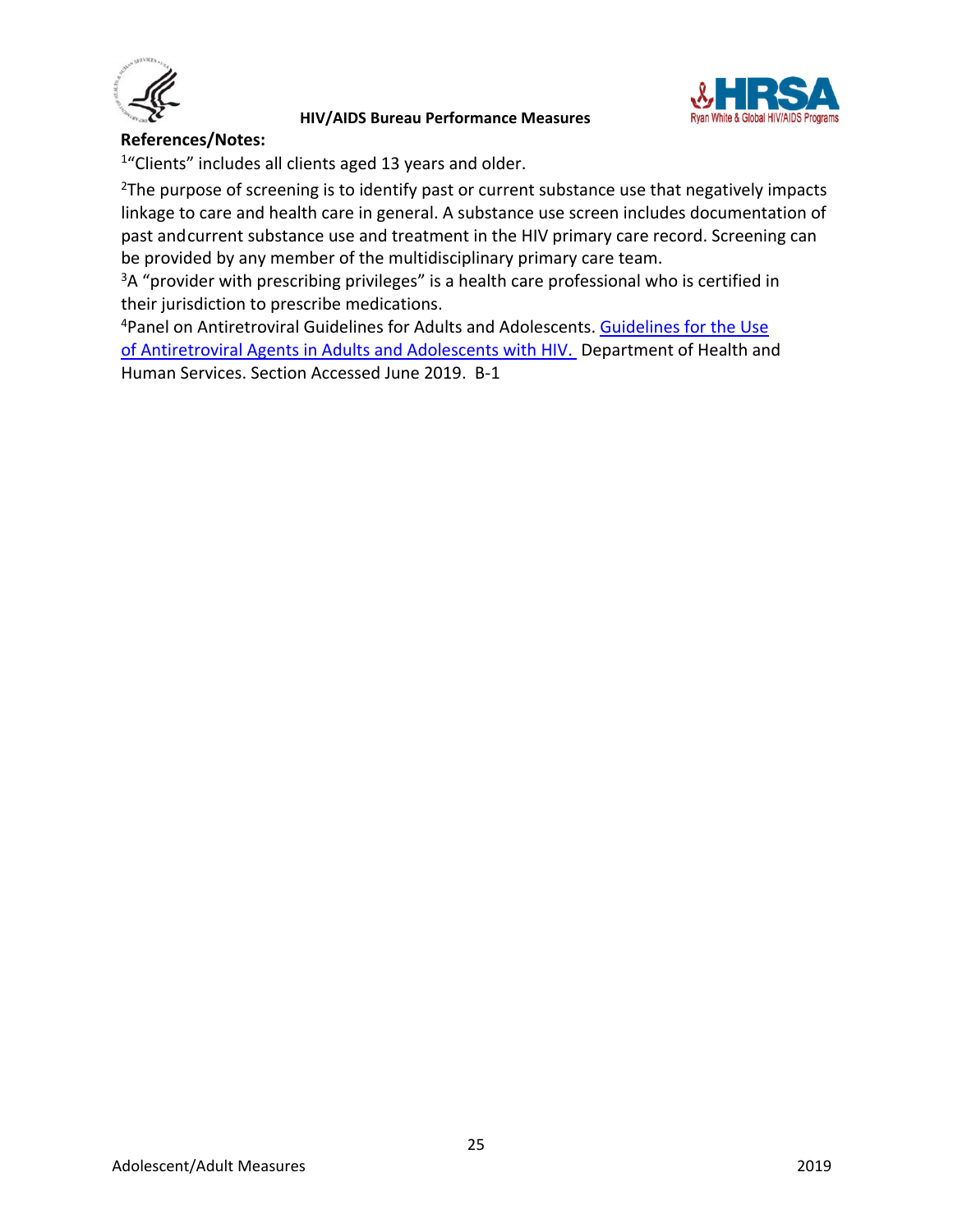



<span id="page-25-0"></span>**Performance Measure: Syphilis Screening National Quality Forum #: None**

**Description:** Percentage of patients with a diagnosis of HIV who had test for syphilis performed within the measurement year

**Numerator:** Number of patients with a diagnosis of HIV who had a serologic test for syphilis performed at least once during the measurement year

#### **Denominator:**

Number of patients with a diagnosis of HIV who:

• Were >18 years old in the measurement year<sup>1</sup> or had a history of sexual activity < 18 years,

And

 $\bullet$  Had a medical visit with a provider with prescribing privileges<sup>2</sup> at least once in the measurement year

**Patient Exclusions:** Patients who were <18 years old and denied a history of sexual history

#### **Data Elements:**

- 1. Does the patient have a diagnosis of HIV? (Y/N)
	- a. If yes, is the patient  $\geq 18$  years or reports having a history of sexual activity? (Y/N)
		- 1. If yes, was the patient screened for syphilis during the measurement year?

\*\*\*Consider analyzing data for disparities among youth, men who have sex with men, and uninsured patients.

#### **Comparison Data:** None

#### **U.S. Department of Health and Human Services Guidelines:**

"Routine serologic screening for syphilis is recommended at least annually for all HIV infected patients who are sexually active, with more frequent screening (every 3–6 months) for those who have multiple partners, unprotected intercourse, sex in conjunction with illicit drug use, or use methamphetamines (or whose partners participate in such activities)."3

"Bacterial and viral sexually transmitted diseases (STDs) in HIV-infected men and women receiving outpatient care have been increasingly noted, indicating ongoing risky behaviors and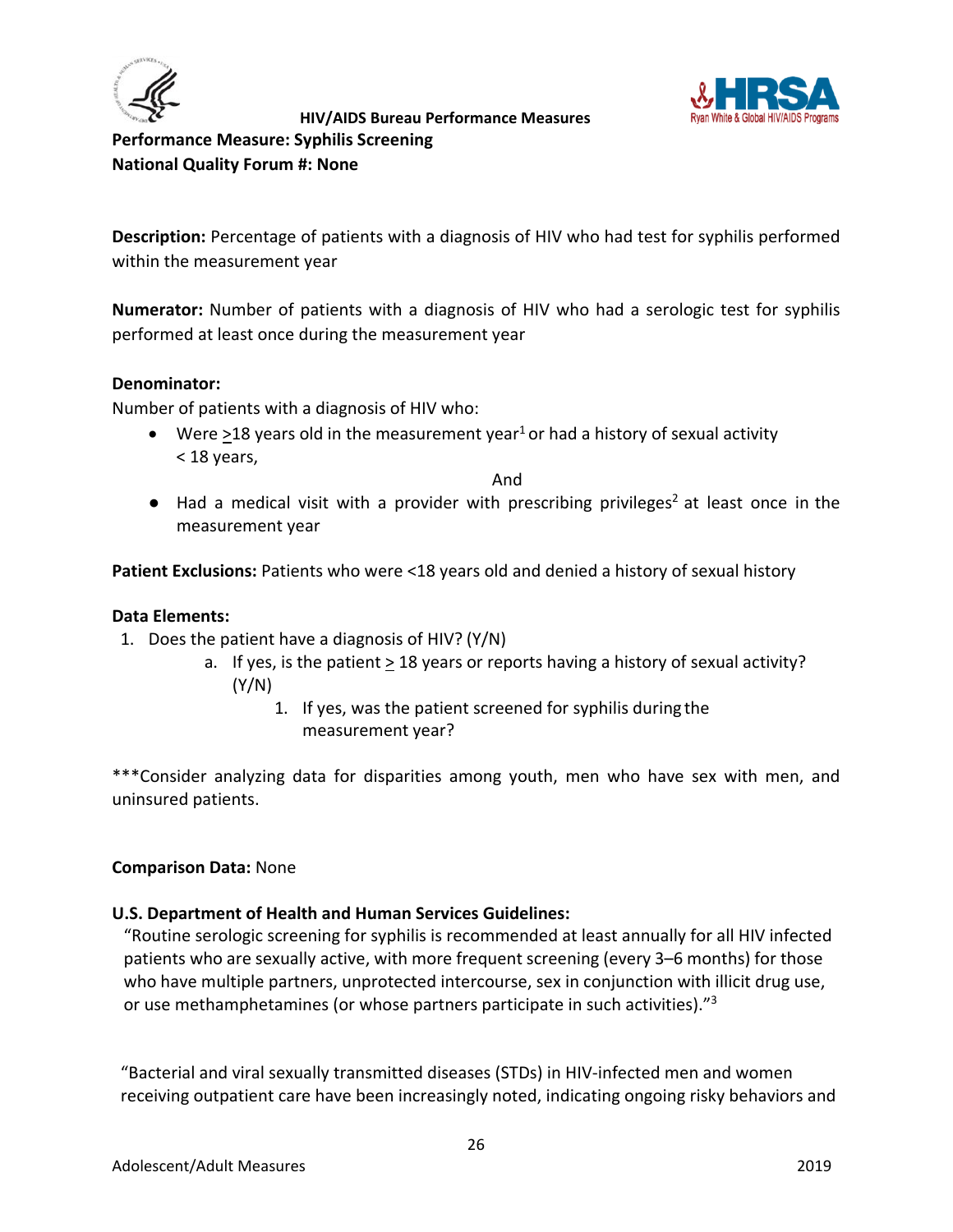



opportunities for HIV transmission. Further, despite declining syphilis prevalence in the general U.S. population, sustained outbreaks of syphilis among MSM, many of whom are HIV infected, continue to occur in some areas; rates of gonorrhea and chlamydial infection have also risen for this population. Rising STD rates among MSM indicate increased potential for HIV transmission, both because these rates suggest ongoing risky behavior and because STDs have a synergistic effect on HIV infectivity and susceptibility."4

"Routine laboratory screening for common STDs is indicated for all sexually active MSM. The following screening tests should be performed at least annually for sexually active MSM:

• Syphilis serology, with a confirmatory testing to establish whether persons with reactive serologies have incident untreated syphilis, have partially treated syphilis, or are manifesting a slow serologic response to appropriate prior therapy…"5

## **Use in Other Federal Programs: None**

#### **References/Notes:**

 $1$  Onset of sexual activity is not reliably reported or recorded. The lower age bracket of 18 years is selected for performance measurement purposes only and should not be interpreted as a recommendation about the age at which screening should begin to occur.

 $2A$  "provider with prescribing privileges" is a health care professional who is certified in their jurisdiction to prescribe antiretoviral therapy.

<sup>3</sup> Panel on Opportunistic Infections in HIV-Infected Adults and Adolescents. Guidelines for the Prevention and Treatment of Opportunistic Infections in Adults and Adolescents with HIV available at: [https://aidsinfo.nih.gov/contentfiles/lvguidelines/adult\\_oi.pdf](https://aidsinfo.nih.gov/contentfiles/lvguidelines/adult_oi.pdf) Accessed June 2019. Available online.

<sup>4</sup> CDC. Recommendations and Reports: "Incorporating HIV Prevention into the Medical Care [of Persons Living with HIV"](http://www.cdc.gov/mmwr/preview/mmwrhtml/rr5212a1.htm). July 18, 2003/52(RR12); 1-24. Accessed June 2019.

5 [Centers for Disease Control and Prevention Sexually Transmitted Diseases Treatment](https://www.cdc.gov/std/tg2015/)  [Guidelines,](https://www.cdc.gov/std/tg2015/) 2015. MMWR 2015; 64(No. RR-3) Accessed June 2019. Available online.

**Accessibility:** If you need an alternative means of access to any information above, please contact us at [HRSAHABRWHAPQuality@hrsa.gov.](mailto:HRSAHABRWHAPQuality@hrsa.gov) Please let us know the nature of your accessibility problem and the Web address of the requested information.